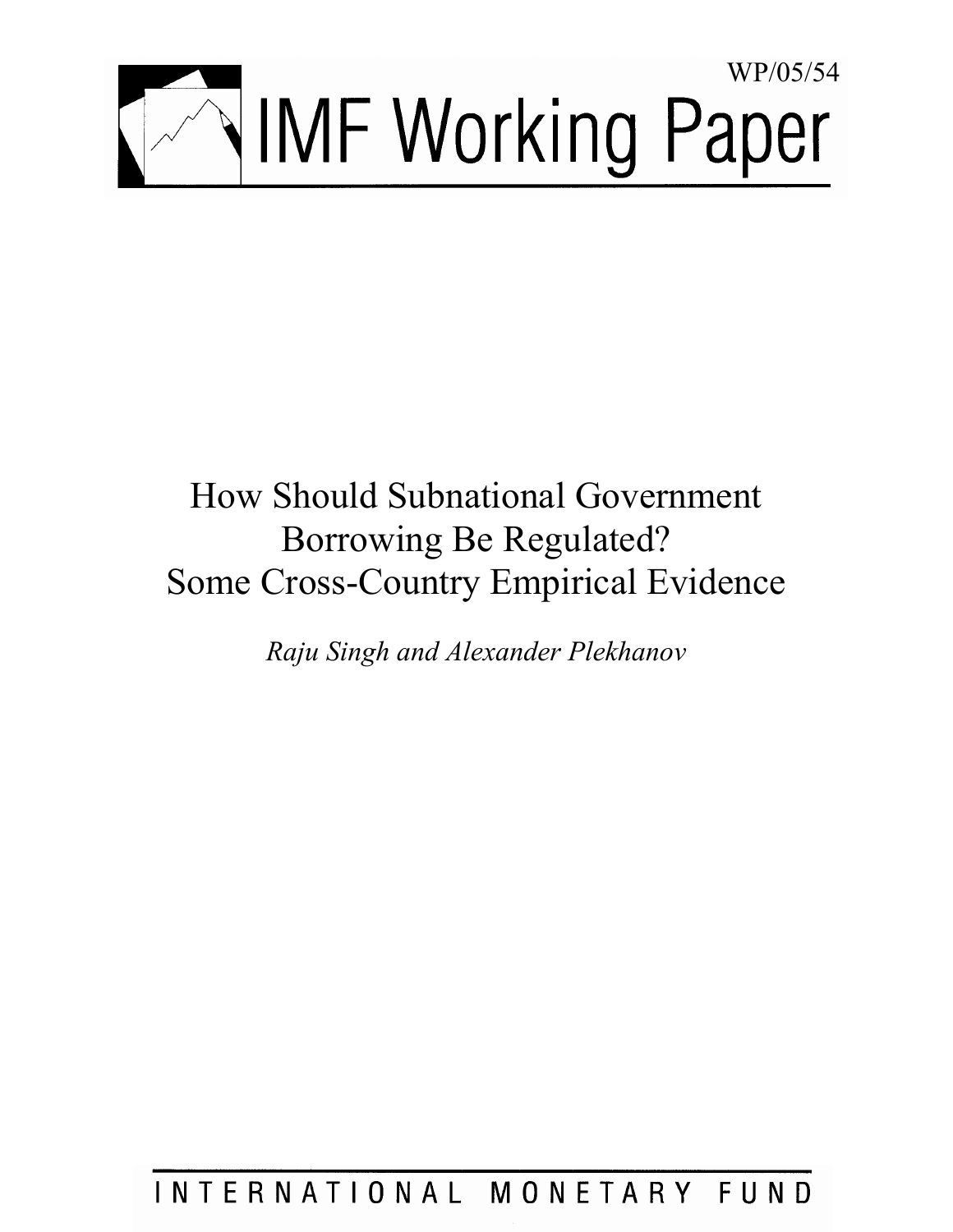© 2005 International Monetary Fund WP/05/54

#### **IMF Working Paper**

#### Fiscal Affairs Department

#### **How Should Subnational Government Borrowing Be Regulated? Some Cross-Country Empirical Evidence**

Prepared by Raju Singh and Alexander Plekhanov<sup>1</sup>

Authorized for distribution by Gerd Schwartz

March 2005

**Abstract**

# **This Working Paper should not be reported as representing the views of the IMF.** The views expressed in this Working Paper are those of the author(s) and do not necessarily represent

those of the IMF or IMF policy. Working Papers describe research in progress by the author(s) and are published to elicit comments and to further debate.

Countries have adopted various institutional responses to subnational government borrowing. Using a sample of 44 countries 1982–2000, this paper provides a panel data analysis to determine the most effective borrowing constraints for containing local fiscal deficits. The results suggest that no single institutional arrangement is superior under all circumstances. The appropriateness of specific arrangements depends upon other institutional characteristics, particularly the degree of vertical fiscal imbalance, the existence of any bailout precedent, and the quality of fiscal reporting.

JEL Classification Numbers: H74, H77

 $\overline{a}$ 

Keywords: Fiscal federalism, local government, debt, budget deficit, fiscal discipline

Author(s) E-Mail Address: rsingh2@imf.org; ap339@cam.ac.uk

<sup>&</sup>lt;sup>1</sup> Fiscal Affairs Department (IMF) and Faculty of Economics and Politics (Cambridge University), respectively. This paper was prepared while Mr. Plekhanov was a summer intern with the Fiscal Affairs Department. The authors are grateful to Nicoletta Battini, Thomas Helbling, and Anwar Shah for their comments and suggestions, and to Jamal Ismayilov for excellent research assistance.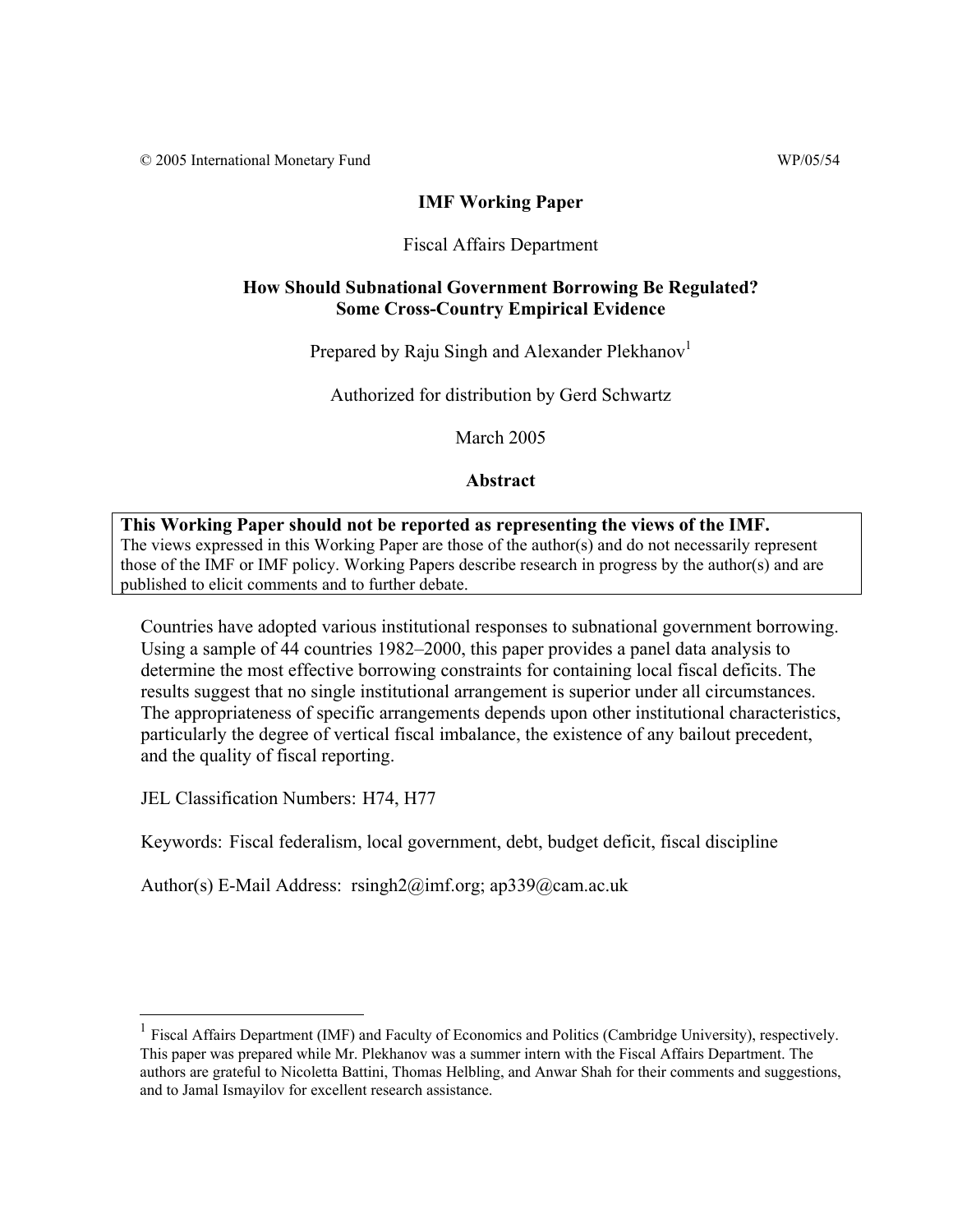## Contents Page

| Tables                                                                                    |  |
|-------------------------------------------------------------------------------------------|--|
|                                                                                           |  |
| 2. Determinants of Subnational Fiscal Balances: Cross-Sectional Analysis. 15              |  |
| Figures<br>1. Marginal Effects of Different Subnational Borrowing Controls on Average     |  |
|                                                                                           |  |
| 2. Marginal Effect of Centrally Imposed Rules on Average Subnational Fiscal               |  |
|                                                                                           |  |
| 3. Marginal Effects of Different Subnational Borrowing Controls on                        |  |
|                                                                                           |  |
| Appendix                                                                                  |  |
|                                                                                           |  |
| Appendix Tables                                                                           |  |
|                                                                                           |  |
| 5. Statistically Insignificant Control Variables: Impact on Subnational Fiscal Balance 32 |  |
| 6. Performance of Different Regimes in the Presence of Bailout History33                  |  |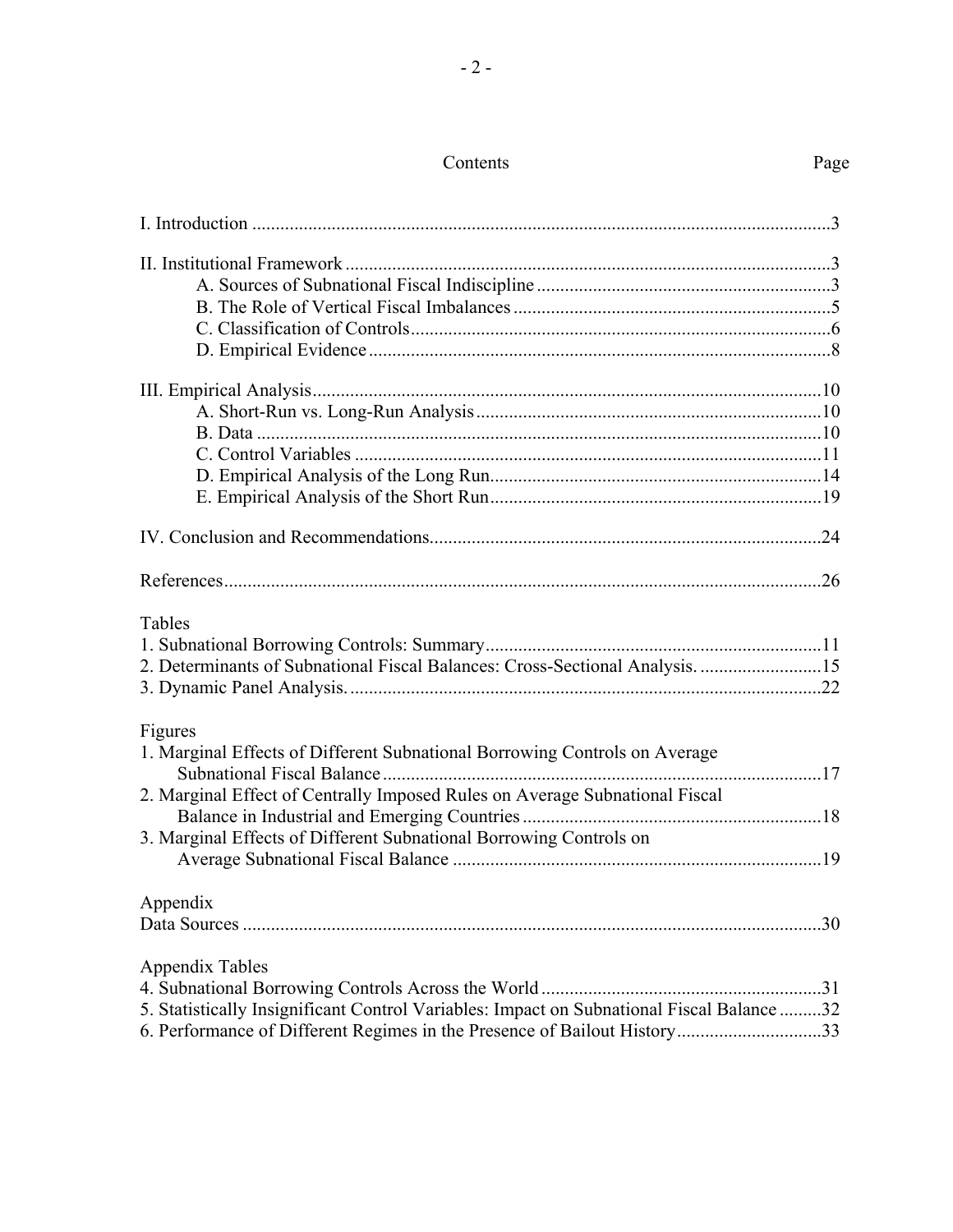#### **I. INTRODUCTION**

Over the last few decades, countries around the world have gradually moved towards the greater decentralization of fiscal revenue and spending responsibilities. As a result, subnational economic policies have taken an increasingly important role in ensuring macroeconomic stability. National governments have adopted different institutional responses to the difficulties of decentralized decision making, especially addressing the need to improve policy coordination across levels of government and contain subnational borrowing.

Various case studies have identified different approaches to controlling subnational borrowing, but none has indicated which institutional arrangement is the most successful. Furthermore, only a few papers have conducted cross-country empirical analysis and even these few focused on the presence of borrowing constraints rather than on their specific design.

This paper attempts to bridge the gap with a cross-country analysis on a large sample of countries. It focuses on the impact on subnational budget deficits of different approaches to controlling subnational government borrowing, and attempts to identify the determinants of the effectiveness of each institutional arrangement.

Section II briefly describes the main sources of fiscal indiscipline at the subnational level, presents a classification of different approaches to controlling subnational borrowing, and reviews the existing empirical literature. Section III discusses general issues related to the empirical analysis and presents the results for long-run and short-run dynamics. Section IV concludes.

#### **II. INSTITUTIONAL FRAMEWORK**

#### **A. Sources of Subnational Fiscal Indiscipline**

Wildasin (2004) argues that if intergovernmental transfers are costless and borrowing costs are the same across all tiers of government, the intergovernmental structure of borrowing does not matter. However, there are several reasons to believe that intergovernmental transfers do cost; also, subnational governments may be more inclined to overspend, undertax, and borrow excessively than national governments. These reasons may arise from the common pool problem, soft budget constraints, interregional competition, unfunded federal mandates, or short electoral cycles.

#### **Common pool**

The common pool problem stems from the separation of the costs and benefits of public spending. If a public project benefits predominantly a particular jurisdiction but receives financing through a common pool of taxes from the whole country, the jurisdiction pays only a small fraction of the costs of the project while enjoying a large share of its benefits. The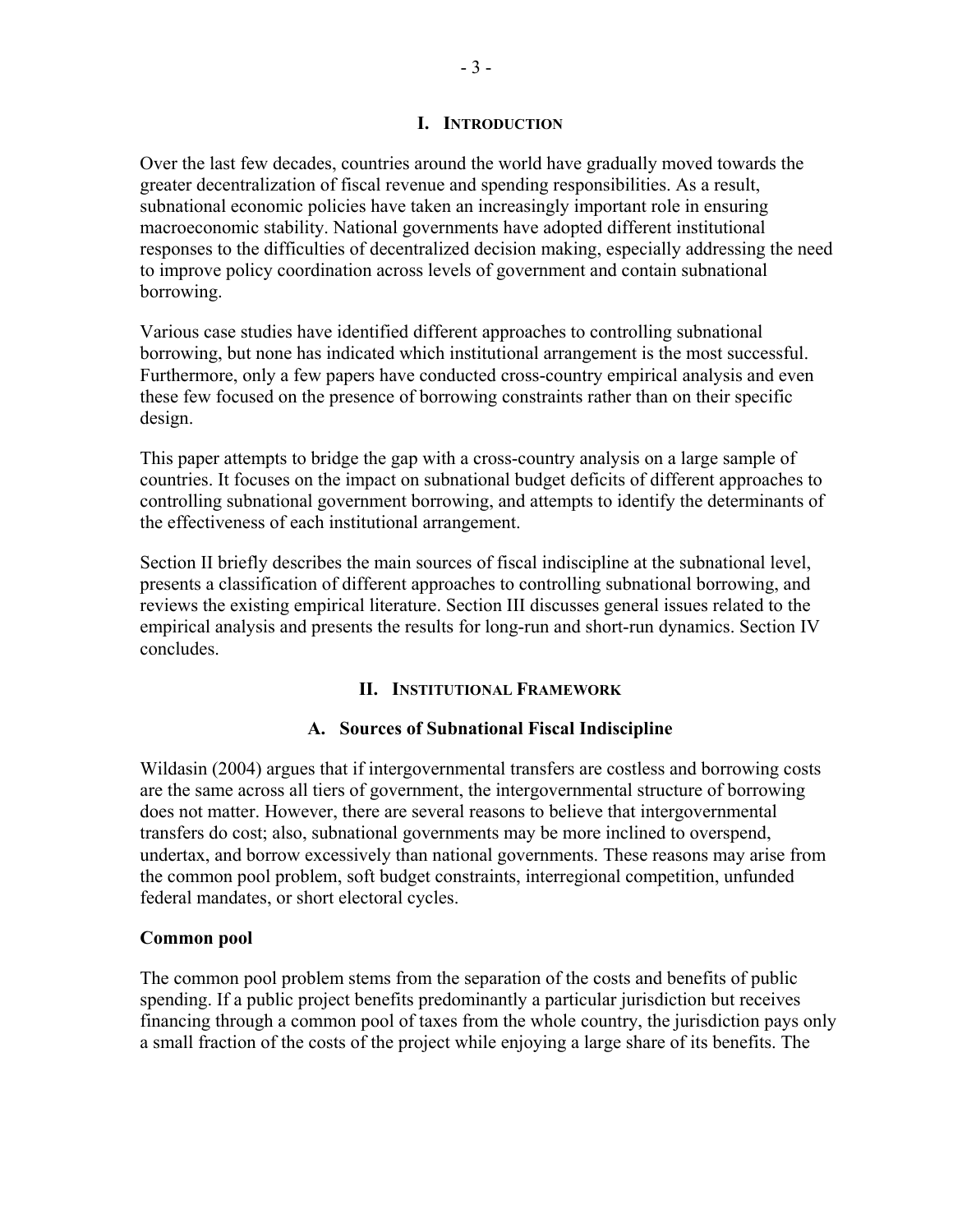lack of full responsibility for the costs of a project results in excessive spending<sup>2</sup> and creates a clear incentive for regions to compete for federal transfers that enable them to finance region-specific projects out of a common pool. This competition can take various forms. Ideally, regions would compete on the basis of the quality of their proposed spending projects. Less ideally, they could signal that they are in particular need of federal assistance by running large budget deficits or accumulating unsustainable debts, and hope that central government grants would eventually bail them out.

#### **Soft budget constraints**

The possibility of a bailout does not stem from the existence of a common pool *per se*, but from the way it functions. When transfers are based on ex post financial needs rather than ex ante characteristics, the central government can bail out regions experiencing financial difficulties. In this case, the budget constraint faced by the subnational government becomes "soft": if regional authorities undercollect taxes, overspend, or default on the debt, they expect the federal government to cover the gap between actual and "affordable" expenditure. Moreover, lenders also lose incentive to police regional governments because they view their investments as protected by a federal government guarantee.<sup>3</sup>

These problems would not exist if central governments could commit credibly to never revising transfer allocations ex post, that is, to a no-bailout policy. Although such a policy stance may be optimal in the long run, it is difficult to commit to in the short run, especially if it involves a painful local default or a reduction in the provision of basic public services schools closed or pensions unpaid. Persson and Tabellini (1996) and Bordignon, Manasse, and Tabellini (2001) show formally that a national government is likely to find it beneficial to bail out a financially distressed region in order to maximize the federation's social welfare. In addition, a default by one region can increase the cost of borrowing for all other regions in a federation, so neighbor regions may be interested in providing the defaulting region with a bailout transfer.

#### **Interregional competition**

 $\overline{a}$ 

If regions actively compete for mobile capital and labor, their rivalry may encourage setting inefficiently low tax rates or spending excessively on infrastructure projects financed by borrowing. Cai and Treisman (2004) suggest that if regional governments are in charge of only tax collection but not tax administration, they may have the incentive not to enforce tax collection on their territory, thus reducing the de facto tax burden in the region.

On the other hand, if regions share the same tax base with the federal government and both tiers of government have tax-setting powers, the equilibrium level of taxation is likely to be

 $2$  Also see Weingast, Shepsle, and Johnsen (1981), who show that bargaining in a legislature comprised of regional representatives will lead to overprovision of spending programs with benefits concentrated in particular regions.

<sup>&</sup>lt;sup>3</sup> For a more detailed discussion of soft budget constraints and their consequences see Kornai, Maskin, and Roland (2003).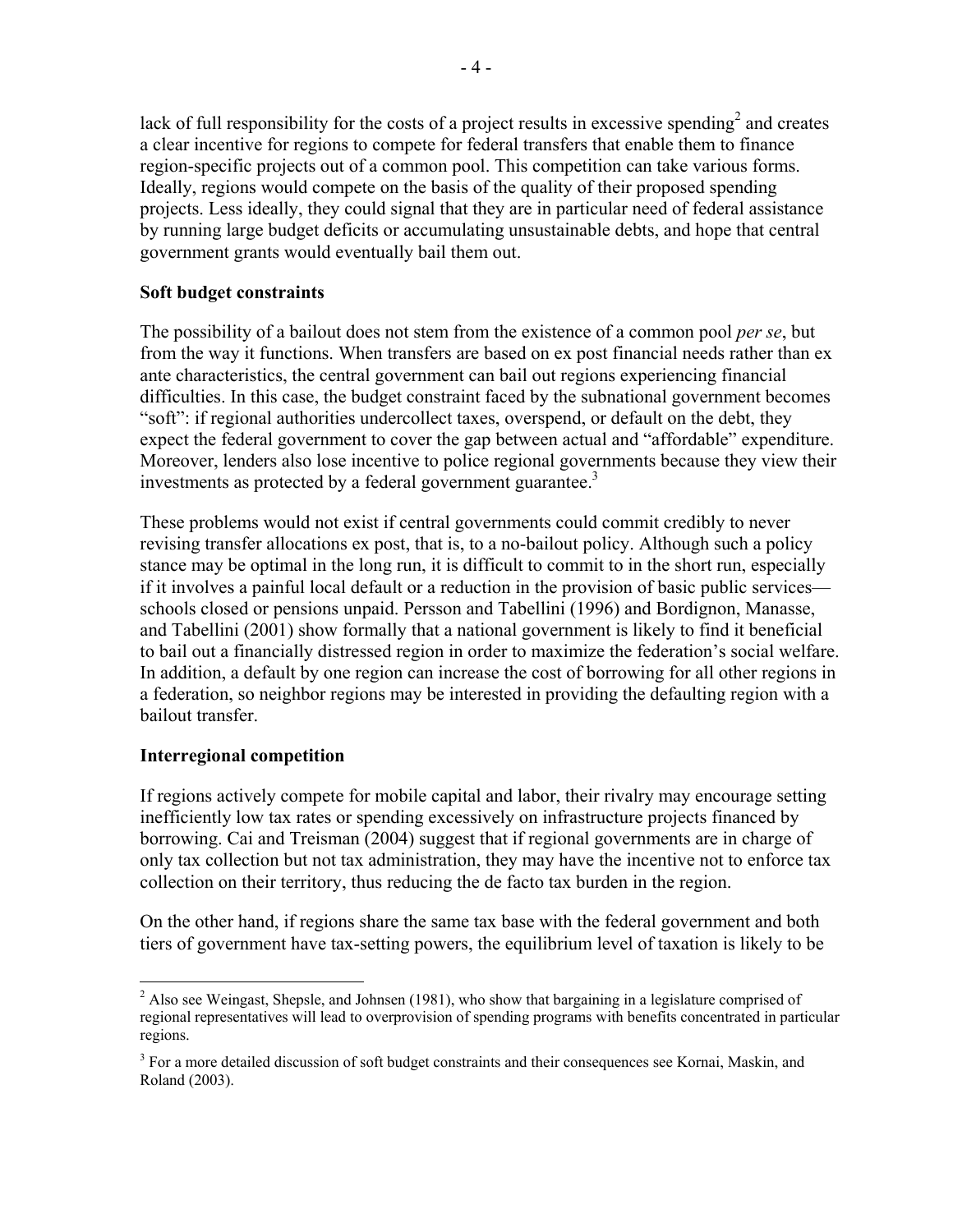excessive because neither government fully internalizes the negative effect of raising tax rates on the tax base (Keen, 1998, and Keen and Kotsogiannis, 2002). Thus, inefficiencies at the subnational level may arise under different decentralization arrangements.

#### **Unfunded federal mandates**

In 1992, a ruling of the German Federal Constitutional Court obliged the federal government to provide supplementary transfers (de facto bailouts) to the Länder of Saarland and Bremen (Wurzel, 1999). The court agreed that most of the expenditure of the distressed jurisdictions was mandated constitutionally even though the federal funding allocated to the regions had been insufficient to finance the mandatory expenditure.

Such rulings create the sense that regional authorities are not responsible if federal mandates are initially incompatible with sustainable fiscal policies. This may result in a lack of incentive for sound public expenditure management at the regional level, widespread bailout expectations, and soft budget constraints for subnational governments. Moreover, voters will not hold subnational officials responsible for disparities between revenue assignments and expenditure responsibilities, blaming the central government instead. Therefore, electoral accountability will no longer discipline subnational governments.

#### **Short electoral cycles**

If voters are unable to take into account the costs of public spending, governments can gain political credit by increasing spending or cutting taxes before the elections. Politicians with short planning horizons may not fully internalize the future costs of borrowing. Besley and Case (1995) empirically confirm that fiscal preferences of incumbents differ from those of "lame ducks."

This factor is not unique to subnational governments; short political cycles undermine the central government's fiscal discipline as well.<sup>4</sup> However, short political cycles may have greater effect at the subnational level, where local economic performance and public spending are likely to contribute significantly to reelection chances. At the national level, other policy issues and foreign affairs may play a greater role.

### **B. The Role of Vertical Fiscal Imbalances**

Oates (1972) argued that decentralizing public spending leads to increased efficiency. Local governments can better assess the needs of local communities, match diverse preferences, and therefore allocate resources more efficiently than the central government can. In addition, local governments also have the information necessary to select more cost-effective projects.

Decentralized spending, however, creates a gap between the subnational governments' own revenue from local property taxes and their expenditure responsibilities. This gap, filled by

<sup>&</sup>lt;sup>4</sup> See Alesina and Perotti (1995) for empirical evidence and discussion.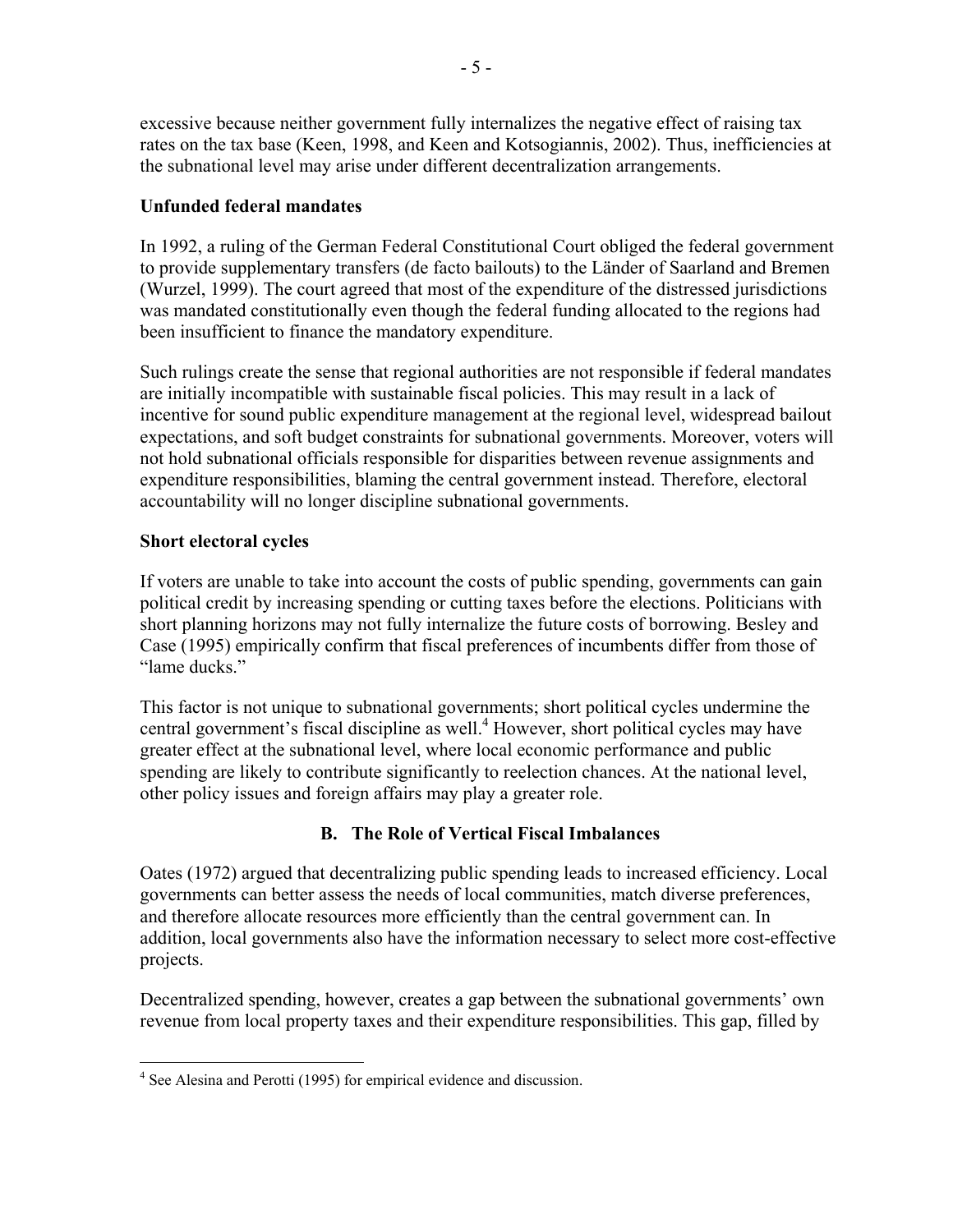federal transfers from centralized tax revenues, is referred to as a vertical fiscal imbalance, usually measured as the ratio of transfers to total subnational government revenue.

Vertical fiscal imbalances tend to exacerbate the moral hazard and adverse incentives created by the common pool problem, soft budget constraints, and other factors discussed earlier, leading to poor subnational fiscal discipline and the need to control subnational borrowing. A high vertical fiscal imbalance implies a high proportion of regional spending financed from the common pool and soft budget constraints for subnational governments, if transfers tend to be discretionary. Moreover, subnational governments with high vertical fiscal imbalances can argue that the central government is to blame for subnational budget deficits or failure to repay subnational debt. Even tax competition can take more distortionary forms in the presence of high vertical fiscal imbalances: Cai and Treisman (2004) present several cases in China, Russia, and the United States where regional authorities have tried to attract private investment by protecting local enterprises from federal tax collectors. Of all the factors affecting subnational fiscal discipline discussed earlier, only short political cycles have no direct impact on vertical fiscal imbalances.

#### **C. Classification of Controls**

Faced with these challenges, countries have adopted various institutional approaches to contain subnational borrowing. Following Ter-Minassian (1997) these approaches have usually been grouped into four broad categories: market discipline, administrative constraints, rule-based controls, and cooperative arrangements.

#### **Market discipline**

Some countries rely on capital markets to contain subnational borrowing. In this case, the central government does not set any limits on subnational borrowing and local governments are free to decide how much to borrow, whom to borrow from, and what to spend the borrowed money on. Subnational governments may also decide by themselves to adopt a fiscal rule in an attempt to enhance their credit standing in the market. Such self-imposed rules exist in Canada, Switzerland, and the United States.

As Lane (1993) points out, however, several conditions are necessary for financial markets to exert effective discipline over subnational borrowing. First, markets should be free and open, with no regulation on financial intermediaries that could place subnational governments in a privileged-borrower position (e.g., portfolio composition requirements). Second, adequate information on the borrower's outstanding debt and repayment capacity should be available to potential lenders. Third, there should be no perceived chance of a bailout by the central government in a case of impending default. Finally, the borrower should have institutions ensuring adequate policy responsiveness to market signals.

#### **Administrative constraints**

In several countries, the central government is empowered with direct control over subnational borrowing. This control may take various forms, including the setting of annual (or more frequent limits) on the overall debt of individual subnational jurisdictions (as in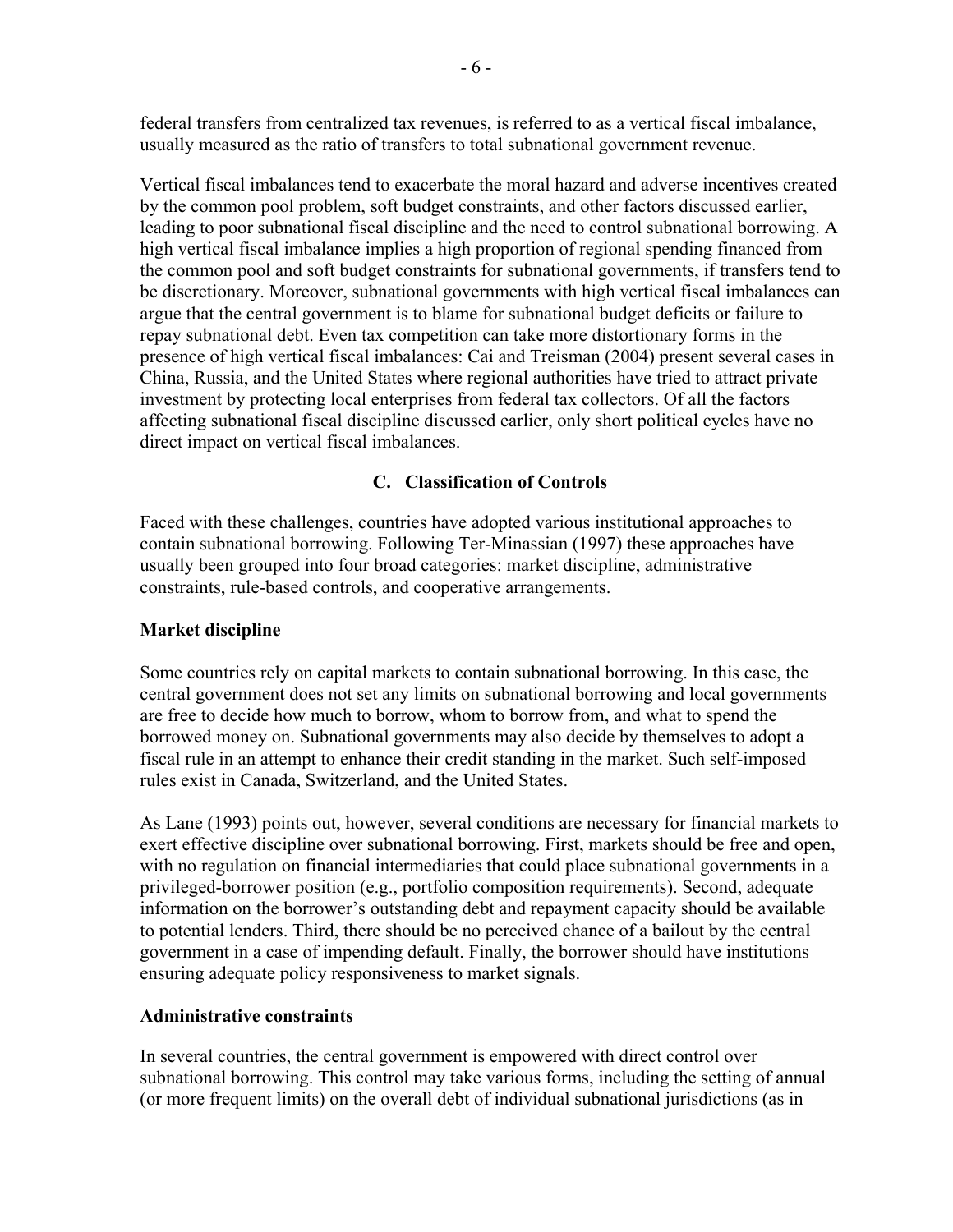Lithuania since 2001); special treatment or prohibition of external borrowing (as in Mexico); review and authorization of individual borrowing operations (including approval of the terms and conditions, as in India or Bolivia); or the centralization of all government borrowing with on-lending to subnational governments (as in Latvia and Indonesia).

Administrative procedures introduce strict controls over subnational borrowing while preserving a flexible fiscal policy. They also ensure some coordination of the country's external borrowing, closely linking it to other macroeconomic policies. However, the implied approval of individual spending and borrowing initiatives of subnational governments by the central government introduces an explicit or implicit guarantee of local and regional public debt. Having granted permission, the federal government may find it more difficult to refuse a bailout later on, should the regional government run into trouble.

Imperfect information on local investment projects and local needs introduces a further drawback. Although subnational governments can potentially select the most necessary and cost-efficient spending programs, central authorities lacking the necessary information will select only "average" quality ones. Moreover, perceiving their borrowing as guaranteed by the central government, local administrations may be inclined to submit any project for central government approval regardless of its quality and risk, because in the worst case, the losses will be covered out of the common resource pool.

#### **Rule-based controls**

The central government can also try to contain subnational borrowing by imposing a fiscal rule. Both federal and unitary states have relied on standing rules specified in the constitution or in laws to control subnational borrowing, in an effort to confer credibility on the conduct of macroeconomic policies. Such rules introduce a constraint on fiscal policy to guarantee that fundamentals will remain predictable and robust regardless of the government in charge. Rules may take the form of restrictions on overall budget deficits (Austria, Spain), operating budget deficits (Norway), indicators of debt-servicing capacity (Spain, Japan, Brazil, Korea), level of accumulated subnational debt (Hungary), or level of spending (Belgium, Germany). Alternatively, "golden rules" establish no ceilings but limit borrowing to investment purposes (Germany).

Fiscal rules are attractive since they may be clear, transparent, and relatively easy to monitor. Easily understood by economic agents, rules may also improve the credibility of fiscal policy. The main disadvantage of the rule-based approach is a subtle trade-off between ensuring compliance and preserving flexibility. Strict fiscal rules with universal coverage leave little room for maneuver in case of unexpected economic downturns, while flexible fiscal rules with escape clauses lack credibility and fail to impose sufficient discipline when easy to circumvent in practice.

Furthermore, if restrictions apply only to current balances, expenditure can be reclassified from current to capital (see case studies in Ter-Minassian, 1997). If restrictions do not apply to off-budget items or semigovernmental organizations (such as enterprises owned by local governments), debt can quickly accumulate off budget. For example, when Australia relaxed restrictions on the finances of subnational semigovernmental authorities in 1982, the debt of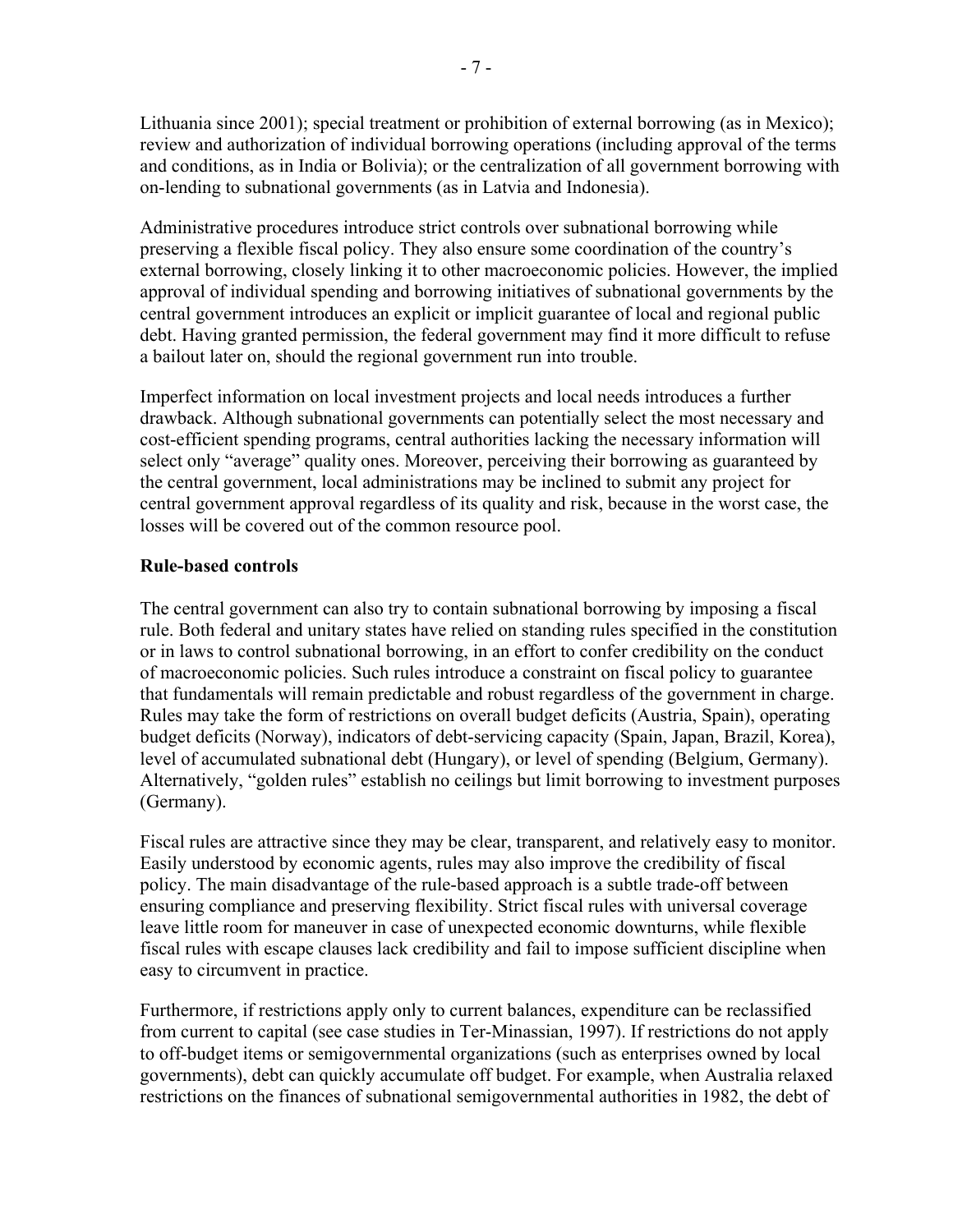regional public enterprises tripled over the next two years and the decision was eventually reversed in 1984 (Craig, 1997).

In Denmark and Hungary, local governments used sale-and-lease-back operations to circumvent borrowing restrictions, forcing the Danish central government to revise the definition of borrowing to include renting and leasing arrangements (Jørgen and Pedersen, 2002). Local governments in the United States earlier exploited lease-arrangement schemes (Granof, 1984). Ahmad, Singh, and Fortuna (2004) argue that even in China, where regional governments must run balanced budgets and generally cannot borrow, provincial authorities managed to accumulate substantial "hidden" off-budget debts.

#### **Cooperative arrangements**

Under the cooperative approach, variations of which exist in several European countries and in Australia, a negotiation process between the federal and the lower levels of government designs subnational borrowing controls. Subnational governments are actively involved in formulating macroeconomic objectives and the key fiscal parameters underpinning these objectives, thus becoming coresponsible for their achievements. This process leads to an agreement on the overall deficit targets for the general government, as well as on the main items of revenue and expenditure. Specific limits are then agreed upon for the financing requirements of individual subnational jurisdictions.

In Australia, a loan council coordinating the fiscal policies and borrowing decisions of Australian states was set up in 1929. The council currently comprises treasurers or heads of government of each state and the Commonwealth treasurer, who presides over deliberations. The council is in charge of analyzing and approving financing requirements of each state and of the Commonwealth as a whole, as well as monitoring the execution of the decisions.

The main strength of the cooperative approach is that it combines many individual advantages of the other three approaches. By promoting a dialogue between the tiers of government, it has the potential to ensure the coordination of macroeconomic policy, while retaining sufficient flexibility. It raises awareness among subnational governments of the macroeconomic implications of their budgetary choices. Finally, it does not automatically imply a central government guarantee for subnational borrowing.

However, its hybrid nature is also its main weakness. When poorly implemented, cooperative arrangements produce the flaws of other approaches instead of their advantages. They may undermine the leadership of the central government, soften subnational government budget constraints, promote bargaining for federal transfers, and hamper policy coordination. By trying to deal with all the challenges simultaneously, the cooperative approach may end up dealing effectively with none.

#### **D. Empirical Evidence**

What has been the evidence up to now? After reviewing several case studies, Ter-Minassian and Craig (1997) were the first to classify subnational borrowing constraints. They recognize that the sole reliance on market discipline for containing subnational borrowing is not likely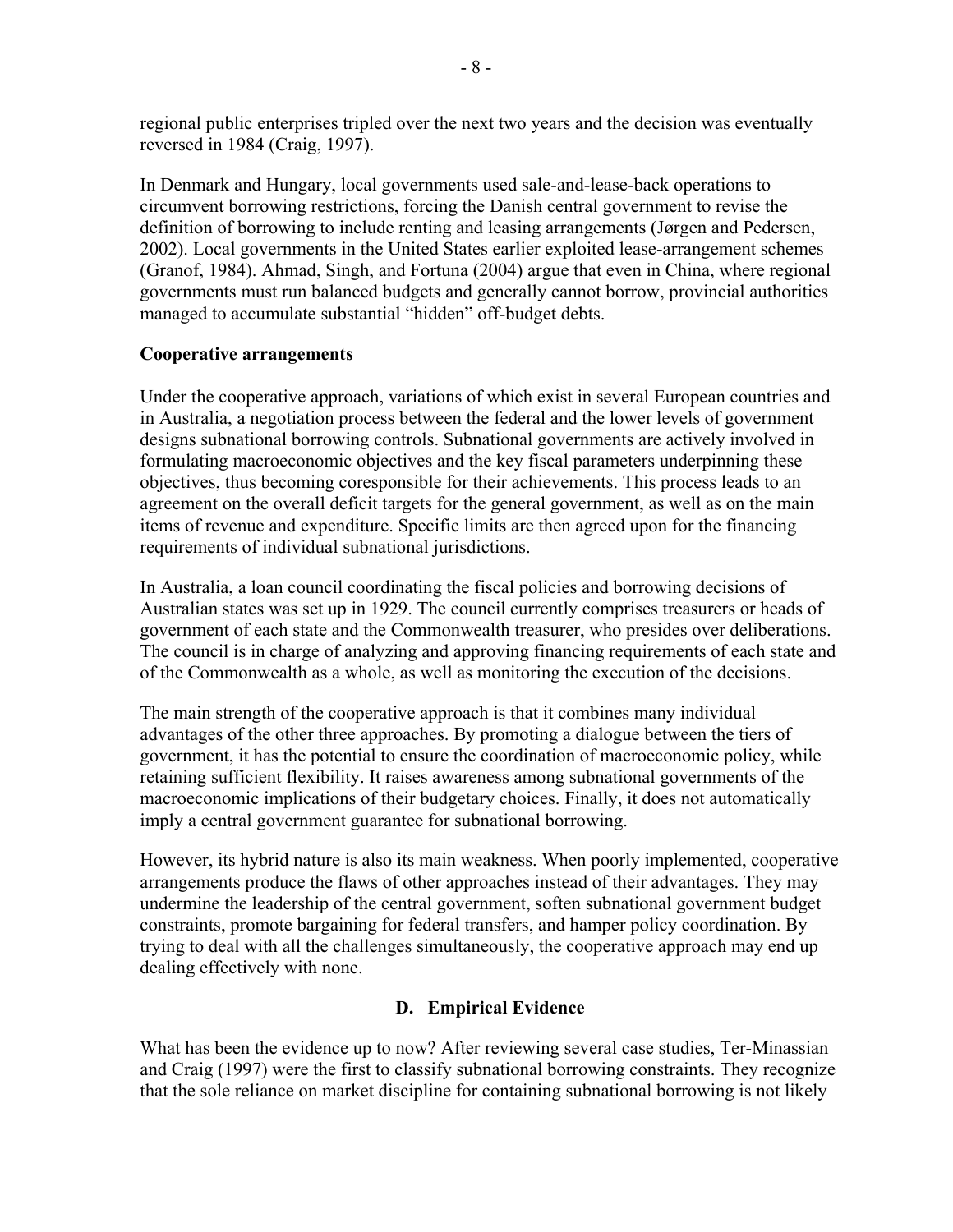to be successful. More generally, they suggest that a rule-based approach to controlling debt appears to be preferable to administrative controls in terms of transparency and certainty. They also suggest that cooperative arrangements could be a promising new development to involve subnational governments in formulating and implementing medium-term fiscal adjustment programs, thus encouraging budgetary responsibility.

Ter-Minassian, Albino-War, and Singh (2004) arrive at similar conclusions by examining differences in average subnational fiscal outcomes in 15 countries having different subnational borrowing regimes. They conclude that self-imposed fiscal rules tend to be associated with better fiscal outcomes, reflecting a greater subnational commitment to fiscal soundness. This approach worked best when there was little experience of bailouts. However, the analysis of simple means does not control for numerous factors that affect subnational fiscal balances (e.g., vertical fiscal imbalance) and thus needs to be refined.

Rodden and Eskeland (2003) summarize other case studies, emphasizing that either strong hierarchical oversight or strong market mechanisms must be in place to contain subnational borrowing effectively. In contrast, Rattsø (2002), reviewing the experience of European countries, notes that decentralized governments can achieve fiscal stability in different ways, and concludes that all the countries considered have been successful in avoiding serious fiscal imbalances.

The econometric evidence on the impact of borrowing constraints on subnational fiscal policy has been so far limited and mixed. In a sample of 30 countries, von Hagen and Eichengreen (1996) observe that the introduction of borrowing constraints increases subnational indebtedness. However, this dependence may not be causal; their regression does not control for factors other than GDP. Fornasari, Webb, and Zou (2000) found that constraining subnational borrowing did not seem to have any consistent effect on subnational fiscal deficits in a panel of 31 countries. Jin and Zou (2002) found similar results in 32 countries for the size of subnational governments. In contrast, Rodden (2002) using panel data on 33 countries, concluded that the largest deficits are run by subnational governments that rely heavily on federal transfers and at the same time are free to borrow.

The methodology of the studies has evolved over time. While von Hagen and Eichengreen (1996), Fornasari, Webb, and Zou (2000), and Jin and Zou (2002) used a dummy for the presence of controls, Rodden (2002) used a quasi-continuous index to reflect the degree of borrowing autonomy. This index initially suggested by the IDB (1997) is a rational number between 1 and 5; it takes into account institutional features, such as whether every new debt requires explicit authorization by the upper-tier government, whether formal limits are in place, and whether subnational governments own banks and public enterprises. A major advantage of this approach is its ability to compress information about subnational borrowing autonomy into a single index, preserving degrees of freedom for the statistical analysis. The disadvantage is that it focuses exclusively on the impact of the *degree* of borrowing autonomy on fiscal outcomes and cannot show the *types* of borrowing constraints that perform better. In other words, it confirms that subnational borrowing should be controlled (at least in the countries with high vertical fiscal imbalances), but cannot suggest how.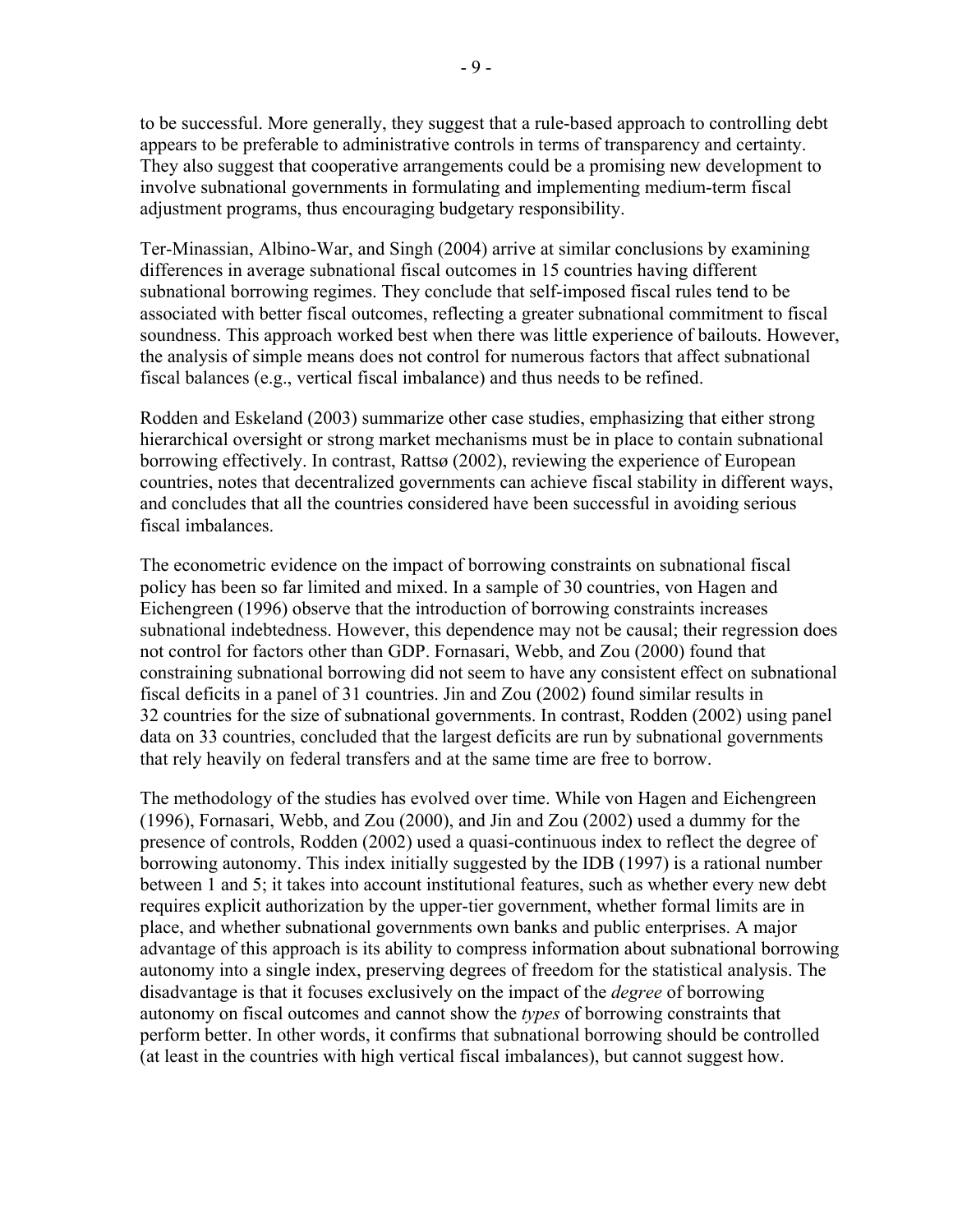#### **III. EMPIRICAL ANALYSIS**

#### **A. Short-Run vs. Long-Run Analysis**

This paper tries to assess whether the design of subnational borrowing controls leads to particular fiscal outcomes, measured as the aggregate subnational fiscal balance-to-revenue ratio. By doing so, we distinguish between long-run and short-run effects. Cross-sectional analysis can show the impact of institutional features and federal arrangements on average long-run subnational and consolidated fiscal balances. Panel data analysis indicates how the central government can affect the subnational fiscal balance in a given year and whether it has any effective control over subnational fiscal outcomes in the short run.

Many studies that do not make a clear distinction between short-run analysis and long-run analysis find it difficult to explain some seemingly contradictory results (e.g., coefficients of opposite signs in Arellano-Bond (1991) and between regressions in Rodden (2002)). The same explanatory variables can produce different effects in cross-sectional and panel data settings. In a cross-sectional analysis, the degree of decentralization and vertical fiscal imbalance, averaged over the years, reflects different decentralization arrangements. On the other hand, an increased vertical fiscal imbalance from one year to the next may reflect an increase in federal transfers to subnational jurisdictions. Likewise, an increase in the degree of expenditure decentralization may reflect an attempt to shift part of the fiscal burden away from the center to subnational governments in a consolidation effort.

Inferring long-run characteristics from the short-run panel estimations may produce misleading results. The long-run analysis should assess the impact on subnational fiscal outcomes of different institutional arrangements, such as reducing vertical fiscal imbalances from 60 to 15 percent (moving to local fiscal autonomy). However, no country has recently undergone such a dramatic change over a short period. Panel data analysis can only infer the long-run impact of these two arrangements from local variations in vertical fiscal imbalances of around 15 percent and around 60 percent (and possibly around several other points in the middle). Cross-sectional analysis, by contrast, is able to estimate the influence of the two institutional arrangements directly.

#### **B. Data**

This paper uses a newly collected dataset on the subnational borrowing regimes and fiscal outcomes of 44 countries (industrial and emerging, federal and unitary) 1982–2000. The data come mostly from the IMF Government Financial Statistics (GFS).<sup>5</sup> Unless otherwise indicated, the first level of subnational government provides the data for each country.<sup>6</sup>

<u>.</u>

<sup>&</sup>lt;sup>5</sup> Individual data sources are listed in Appendix 1. GFS data on transfers may not always be consistent across countries. In some cases, shared revenues are classified as transfers, while in others they are coded as subnational government own revenue. There may thus be a problem measuring vertical fiscal imbalances. However, comparing measures of this variable constructed using GFS and a number of other sources (IDB, 1997, OECD, 1999 and 2000) revealed differences only for few countries.

<sup>&</sup>lt;sup>6</sup> The results do not change qualitatively if data on consolidated subnational government are used instead.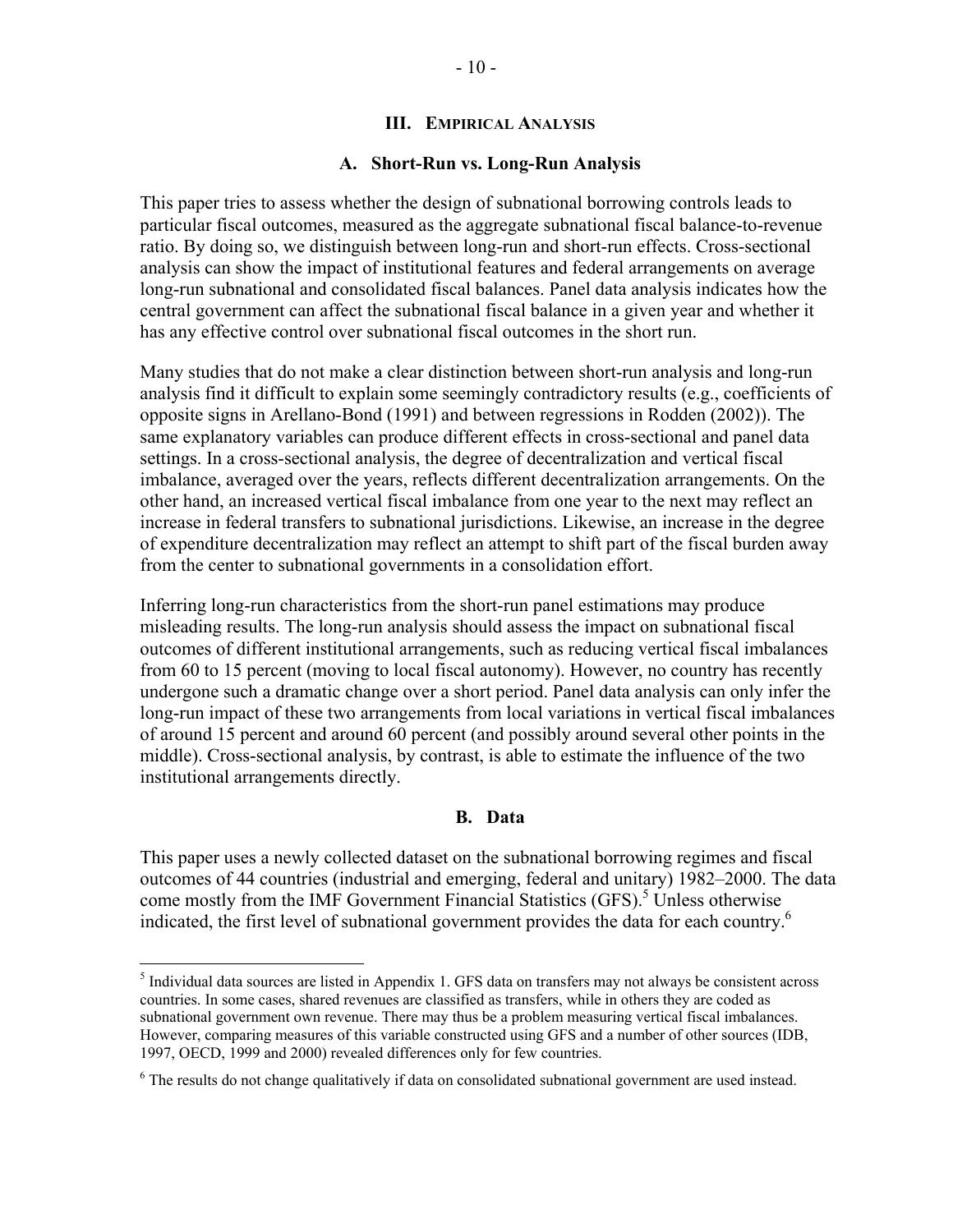We classified all countries according to the design of their subnational borrowing controls (see Table 1) and identified regime changes, if any. If countries changed their subnational borrowing regime during the period for which data are available (e.g., Germany or Hungary), we included them in two different cross-sectional units so that each subperiod (before the regime change and after the regime change) could provided an unambiguous measure of subnational borrowing controls. For countries using several institutional features simultaneously, the classification has tried to emphasize the predominant approach, even though the institutional framework governing intergovernmental fiscal relations is complex and the grouping of countries may not always be clear cut (details are presented in Appendix II). Moreover, because of data constraints, the constructed panel is unbalanced and fewer countries represent certain specifications.

In addition to borrowing regimes, we identified bailout precedents. A country was considered to have a bailout history if significant bailouts of subnational governments had taken place in the past and no institutional reform (such as the recent legal prohibition of bailouts in Brazil) had taken place to alter expectations of future bailouts.

|                         | (Number of countries) |          |            |                         |                            |
|-------------------------|-----------------------|----------|------------|-------------------------|----------------------------|
| Regime                  | Total                 | Emerging | Industrial | With Bailout<br>History | Without Bailout<br>History |
| Unrestricted            | 13                    | 5        | 8          | b                       |                            |
| Self-imposed rules      |                       |          |            |                         |                            |
| Centrally imposed rules | 12                    | 6        | 6          |                         | 8                          |
| Administrative          | 15                    | 13       |            |                         | 8                          |
| Cooperative             | 9                     | 2        |            |                         |                            |
| Total                   | 52                    | 27       | 25         |                         | 30                         |

Table 1. Subnational Borrowing Controls: Summary

Sources: Appendix I.

### **C. Control Variables**

Numerous factors indirectly related to the design of subnational borrowing constraints may also affect subnational fiscal balances; these required controls.

1. *Degree of decentralization*: A higher degree of decentralization (proxied by the share of subnational government expenditure in general government expenditure) can lead to inferior fiscal outcomes in the long run, because it hampers macroeconomic coordination, or in the short run, because it may reflect the central government's attempt to shift part of the fiscal burden onto subnational governments.

2. *Common standards of public expenditure management (PEM)*: Common standards for subnational governments' budgeting and financial reporting facilitate monitoring their budget execution, making the enforcement of rules more effective. Von Hagen and Harden (1994) and Poterba and von Hagen (1999) confirmed that transparent budget procedures contributed to improving fiscal discipline in the 1980s and early 1990s. This study uses a dummy variable for the presence of common standards.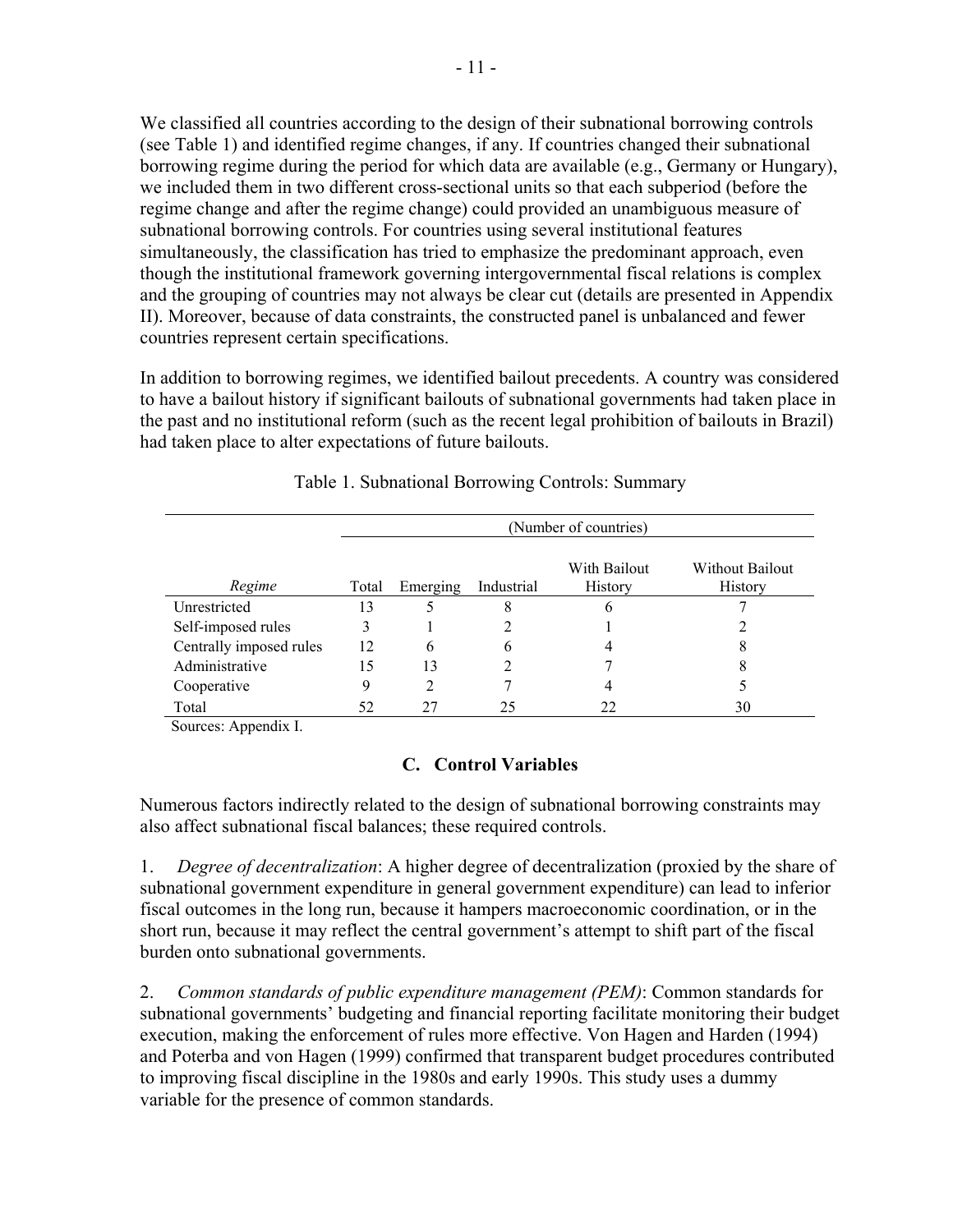- 3. *Governance features*: Several variables examined:
- Corruption (measured using a survey-based perception index) may have an (indirect) negative effect on subnational fiscal discipline, insofar as it is associated with weak fiscal institutions.
- Central bank independence (measured by Cukierman's (1992) index) imposes a harder budget constraint on all levels of government and may improve fiscal outcomes.

4. *Cost of debt service*: Lower real interest rates, higher inflation, and lower debt service spending (measured by the ratio of debt servicing expenditure to gross national income) make borrowing cheaper and thus may encourage higher budget deficits.

5. *Macroeconomic situation*: Fixed-year effects capture the current phase of the global business cycle. The unemployment rate for localized business cycles is chosen as a highly procyclical variable and its effect on subnational government surplus may well be negative.

- 6. *Political variables*: Several variables examined:
- A dummy variable for parliamentary democracies: Persson and Tabellini (2003) found evidence of significant differences in the fiscal behavior of governments in presidential and parliamentary democracies.
- A dummy variable for regional representation in the upper chamber of the parliament: Rodden (2002) pointed out that an upper chamber of the parliament comprised of regional representatives increased the veto power of the regions, negatively affecting fiscal discipline.
- A dummy variable for national elections: Johansson (2003) used data on Swedish municipalities to show that federal grants can be used as tactical instruments in the election campaign. This suggests that the central government may distribute transfers more generously in election years, reducing subnational budget deficits. Though data on local and regional election years are unavailable, a dummy variable for presidential elections (parliamentary elections for parliamentary democracies) captures the influence of national elections on local government finance.<sup>7</sup>
- The Herfindahl index of political fractionalization: Rodden (2002) found that political cohesion contributed to improving subnational fiscal outcomes.
- A dummy variable for elected subnational authorities: Elected subnational authorities may have less fiscal discipline because of short-term electoral objectives requiring increases in spending.

<sup>&</sup>lt;sup>7</sup> If the elections are held in the first quarter of the year, the previous year was coded as an election year instead.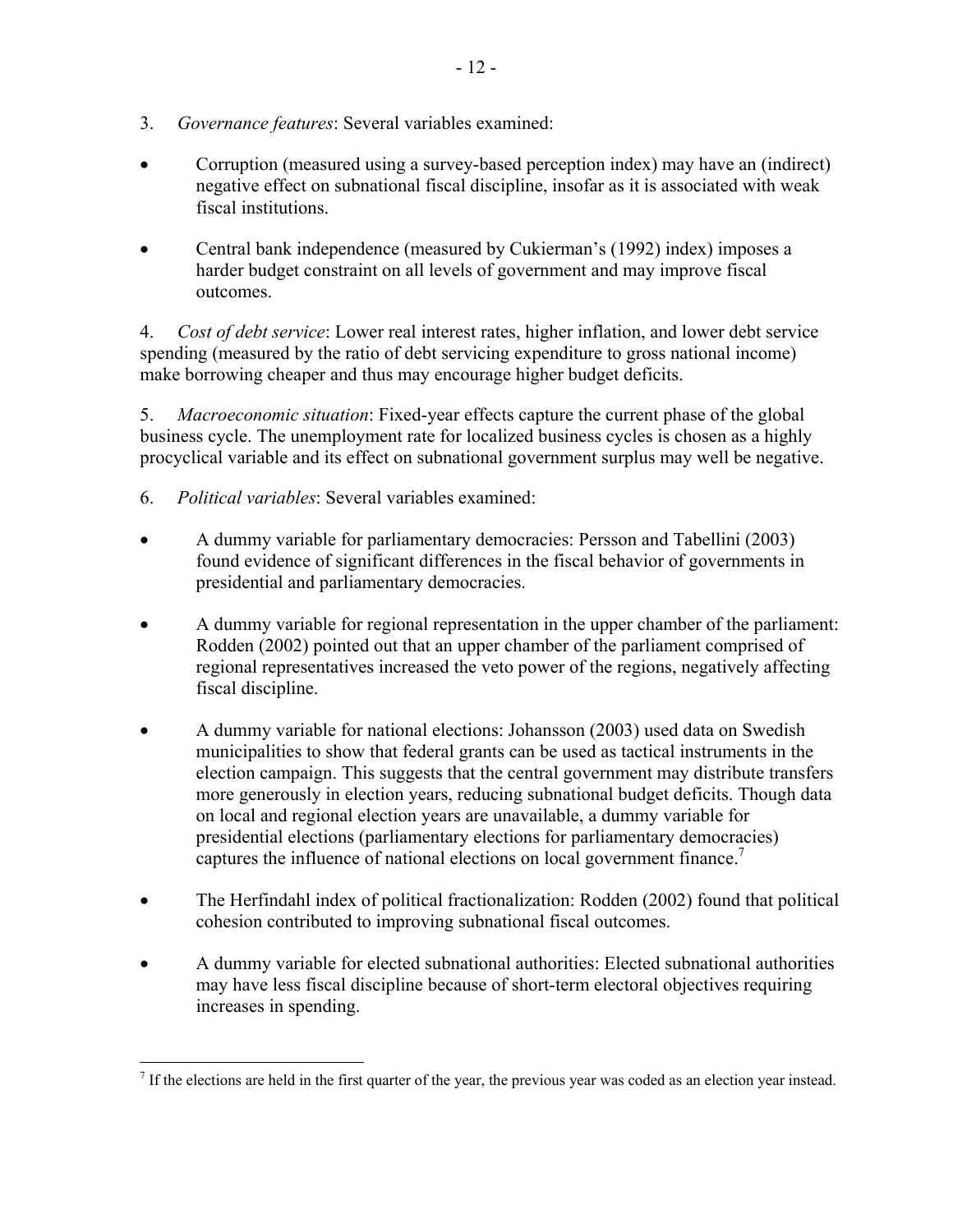- The Index of ethno-linguistic fractionalization (showing the probability that two randomly selected individuals belong to different ethnolinguistic groups): In more fractionalized countries, the autonomy and bargaining power of ethnic regions may be higher, undermining the central government's ability to impose fiscal discipline throughout the country.
- 7. *Demographic variables*: Several variables examined:
- Population density: Lower population density can put additional pressure on subnational governments because the provision of public goods is on average more costly than in densely populated areas.
- Dependency ratio (the share of population below the age of 15 or above the age of 64): A higher dependency ratio also could put additional fiscal pressure on subnational governments, because young and elderly consume a disproportionately large share of public goods and services and receive a larger share of social transfers.

8. *Development variables*: GDP per capita and a dummy distinguishing emerging markets from industrial economies take into account the better fiscal positions and institutions of developed countries.

- 9. *Size variables*: Several variables examined:
- Size of general government (the ratio of government expenditure to GDP) may influence fiscal balances, as larger governments may find it harder to balance their budgets.
- Area: Rodden (2002) reported that larger countries (in terms of area) run higher fiscal surpluses, on average.
- 10. *Federal structure*: Several variables examined:

1

- A federation dummy, because a federal structure may increase the bargaining power of the regions, undermining fiscal discipline.
- The average size of subnational jurisdictions (measured by the average subnational government expenditure–to-GDP ratio), because large jurisdictions may find it easier to borrow and are more likely to undertake large-scale investment projects requiring outside sources of financing.
- Horizontal imbalances (interregional disparities in per capita income and budget expenditure) calling for equalization programs that result in a higher reliance on federal transfers.<sup>8</sup>

<sup>&</sup>lt;sup>8</sup> Because of data constraints, the impact of horizontal fiscal imbalances on fiscal outcomes could not be estimated.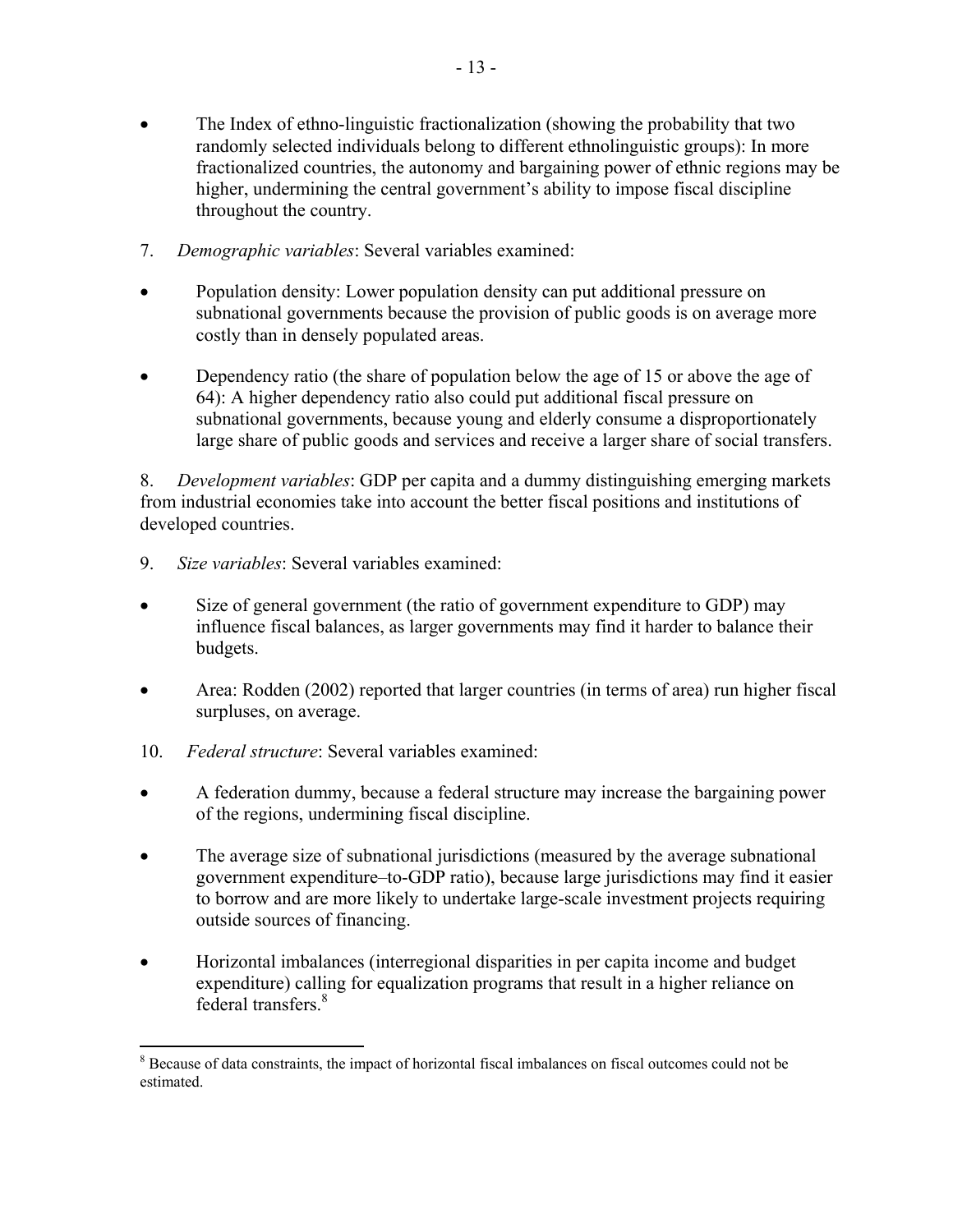#### **D. Empirical Analysis of the Long Run**

This section examines the long-run effects of controlling subnational borrowing. Because subnational fiscal indiscipline is aggravated by the degree of vertical fiscal imbalance, the marginal effect of restricting subnational borrowing is expected to depend on this variable:

$$
\alpha_{ij} = \alpha_{0j} + \alpha_{1j} * \nu f i_i \tag{1}
$$

where *vfi<sub>i</sub>* is the vertical fiscal imbalance in country *i* and  $\alpha_{0i}$  is the component of the marginal effect of approach *j* (e.g., cooperative arrangements) that does not depend on the vertical fiscal imbalance.

The basic linear specification for subnational fiscal balances (equation 2) is similar to that used by Rodden (2002). In addition, it includes a dummy variable for bailout history (*bailout*), dummy variables for each subnational borrowing regime, and interaction terms for the degree of vertical fiscal imbalance  $(vfi_{it})$  and each regime dummy. The sets of regime dummies and interaction terms together capture the marginal effects as modeled in equation (1):

$$
SS_{it} = \beta_0 + \alpha_{01}self_i + \alpha_{02}coop_i + \alpha_{03}central_i + \alpha_{04}admin_i + \beta_{1} yf_{it} + \alpha_{11} self_i^* yf_{it} + \alpha_{12}coop_i^*
$$
  

$$
vfi_{it} + \alpha_{13}central_i^* yf_{it} + \alpha_{14}admin_i^* yf_{it} + \beta_{2} CS_{it} + \gamma bailout_i + Scontrols_{it} + \varepsilon_{it},
$$
 (2)

where countries are indexed by *i* and years by *t*, *SS* is the subnational government fiscal balance measured as the ratio of budget surplus to total revenue; *self*, *coop*, *central*, and *admin* are dummy variables for self-imposed rules, cooperative arrangements, centrally imposed rules, and administrative controls respectively; *controls* are the vector of control variables; and  $\varepsilon_{it}$  is the error term.

Following Rodden (2002), the central government fiscal balance (measured as the ratio of central government surplus to total central government revenue and denoted as *CS*) is also included for several reasons. First, the average fiscal balance of the central government is a proxy for a society's general preference for sustainable fiscal policy. Second, for countries where subnational government data are available only for a few years, the average fiscal balance of the central government captures possible business cycle effects. Third, the variable partly absorbs the effects of severe financial crises that affect average fiscal performance.

Since the focus of the long-run analysis is on *average* subnational outcomes, equation (2) was estimated using a panel of the estimator that exploits cross-sectional differences between the time averages of variables for every country. The results appear in Column 1 of Table 2.

Consistent with our priors, the presence of a bailout history is associated with a statistically significant weaker subnational fiscal performance (5.4 percentage points higher subnational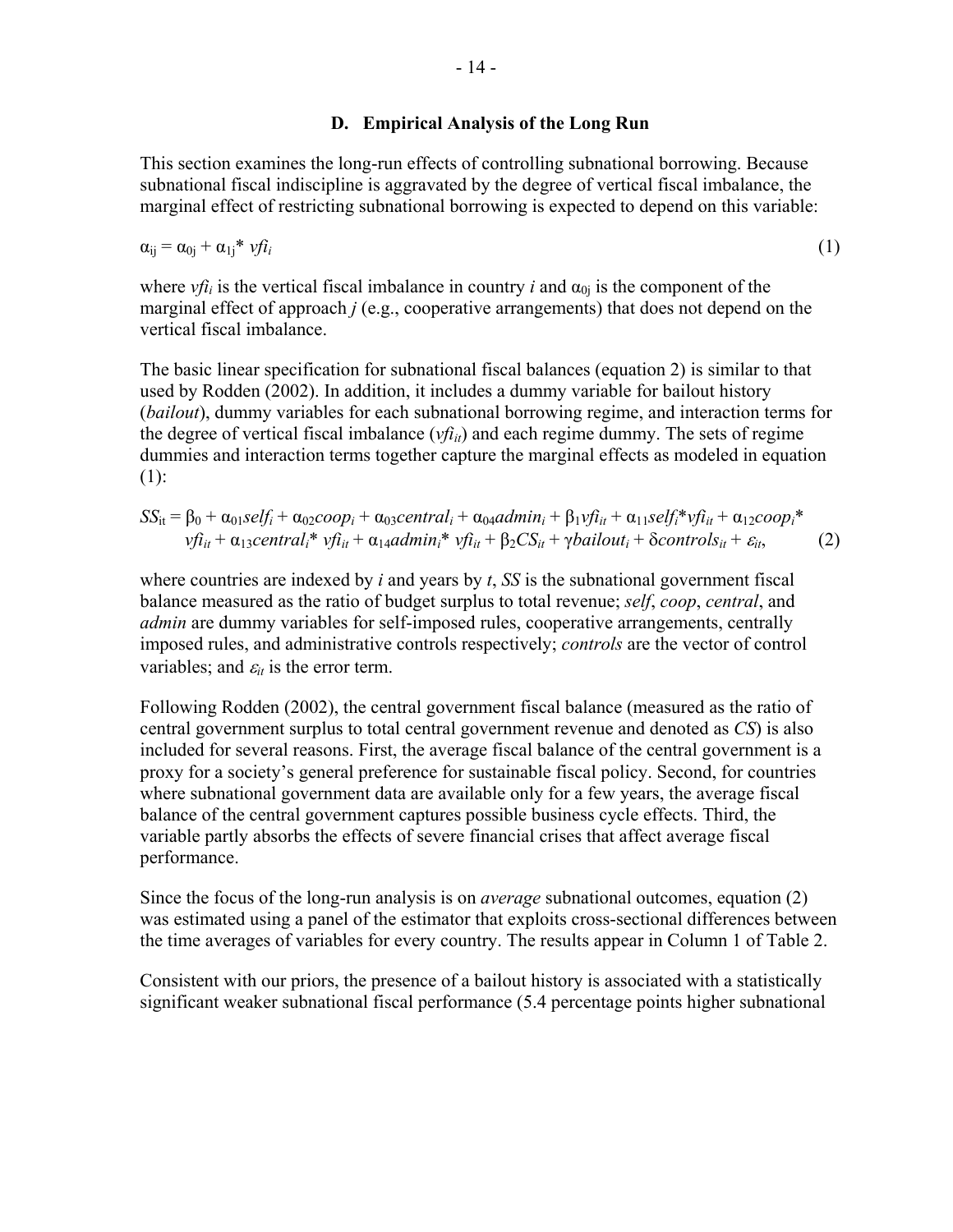|                                  | 1              | $\overline{2}$     | 3                                   | $\overline{4}$ |
|----------------------------------|----------------|--------------------|-------------------------------------|----------------|
| Model                            |                |                    | $\overline{Common}$                 | Emerging       |
|                                  | Linear         | $I\hspace{-.1em}V$ | <b>Standards</b>                    | Countries      |
| Method                           | <b>Between</b> | Two-Stage          | <b>Between</b>                      |                |
| Dependent variable               |                |                    | Subnational Surplus to Revenue (SS) |                |
| Central government surplus (CS)  | 0.396          | 0.346              | 0.437                               | 0.398          |
|                                  | $(0.101)$ ***  | $(0.121)$ ***      | $(0.120)$ ***                       | $(0.098)$ ***  |
| Decentralization                 | 0.006          | $-0.107$           | $-0.005$                            | 0.011          |
| (dec)                            | (0.078)        | (0.095)            | (0.091)                             | (0.078)        |
| Self-imposed rule (self)         | 0.085          | 0.115              |                                     | 0.096          |
|                                  | (0.151)        | (0.441)            |                                     | (0.147)        |
| Centrally imposed rule (central) | $-0.089$       | 0.046              | $-0.084$                            | $-0.109$       |
|                                  | $(0.047)^*$    | (0.573)            | $(0.046)*$                          | $(0.047)$ **   |
| Cooperative controls (coop)      | $-0.147$       | 0.097              | $-0.150$                            | $-0.154$       |
|                                  | $(0.066)$ **   | (0.209)            | $(0.055)$ **                        | $(0.064)$ **   |
| Administrative controls (admin)  | 0.008          | 0.105              | $-0.025$                            | 0.016          |
|                                  | (0.044)        | (0.356)            | (0.047)                             | (0.042)        |
| $VFI * self$                     | $-0.453$       | $-0.132$           |                                     | $-0.511$       |
|                                  | (0.644)        | (2.178)            |                                     | (0.625)        |
| VFI * central                    | 0.219          | 0.141              | 0.210                               | 0.203          |
|                                  | $(0.101)$ **   | (0.501)            | $(0.091)$ **                        | $(0.098)$ **   |
| VFI * coop                       | 0.201          | $-0.031$           | 0.007                               | 0.212          |
|                                  | $(0.112)*$     | (0.395)            | (0.136)                             | $(0.109)*$     |
| VFI * admin                      | 0.015          | $-0.004$           | 0.056                               | 0.017          |
|                                  | (0.077)        | (0.173)            | (0.083)                             | (0.075)        |
| Common standards of PEM          |                |                    | 0.156                               |                |
| $*$ coop                         |                |                    | $(0.065)$ **                        |                |
| Common standards of PEM          |                |                    | 0.013                               |                |
| * central                        |                |                    | (0.043)                             |                |
| VFI * centrally imposed rules    |                |                    |                                     | 0.170          |
| * emerge                         |                |                    |                                     | $(0.092)*$     |
| <b>GDP</b>                       | 0.017          | 0.023              | 0.005                               | 0.021          |
| (log, in PPP terms)              | (0.017)        | (0.045)            | (0.018)                             | (0.016)        |
| Size of government               | $-0.075$       | $-0.079$           |                                     | $-0.049$       |
|                                  | (0.122)        | (0.186)            |                                     | (0.119)        |
| Bailout history (bailout)        | $-0.054$       | $-0.045$           | $-0.021$                            | $-0.053$       |
|                                  | $(0.020)$ ***  | $(0.025)*$         | (0.019)                             | $(0.019)$ ***  |
| Constant                         | $-0.091$       | $-0.200$           | $-0.021$                            | $-0.144$       |
|                                  | (0.134)        | (0.580)            | (0.178)                             | (0.133)        |
| Number of observations           | 584            | 584                | 427                                 | 584            |
| Number of groups                 | 52             | 52                 | 36                                  | 52             |
| R <sub>2</sub> (between)         | 0.57           | 0.48               | 0.78                                | 0.61           |

#### Table 2. Determinants of Subnational Fiscal Balances: Cross-Sectional Analysis

Notes:

1. Standard errors in parentheses. Values significant at 10% level are marked with \*, at 5% with \*\*, at 1% with \*\*\*.

2. First stage multinomial logit regression included GDP, federation dummy, vertical fiscal imbalance, and constant.  $N = 52$ ; Pseudo  $R^2 = 0.29$ .

3. VFI is vertical fiscal imbalance. PEM is public expenditure management.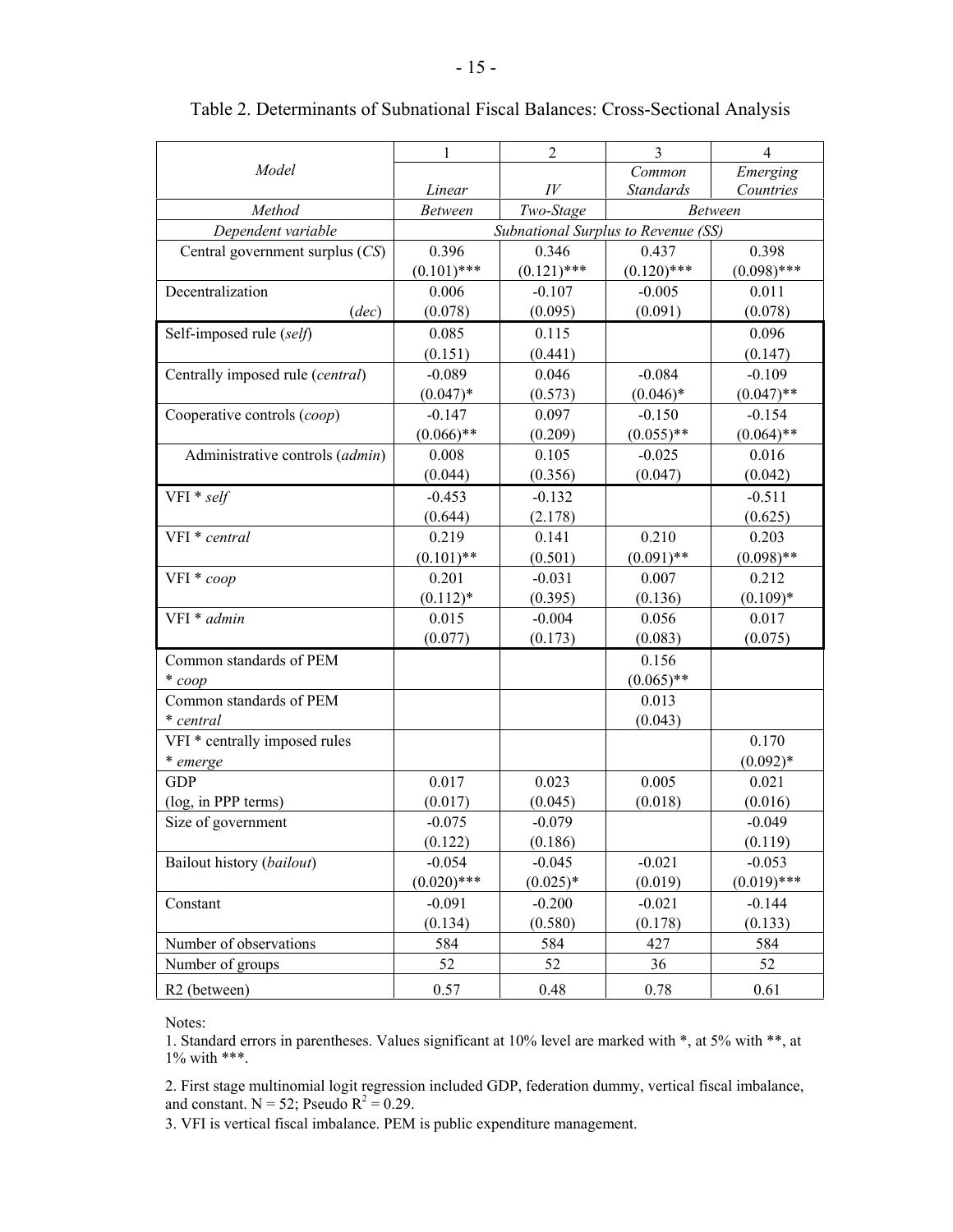budget deficits<sup>9</sup>). Subnational governments also tend to be more disciplined in countries with more disciplined central governments; however, the level of decentralization as such does not seem to have any significant long-run effect on subnational government discipline.<sup>10</sup>

Concerning subnational borrowing constraints, self-imposed fiscal rules seem to perform better than centrally imposed rules, but only with low vertical fiscal imbalances.<sup>11</sup> The marginal effect of rules imposed on subnational borrowing by the central government and the effect of cooperative arrangements tend to increase rapidly as vertical fiscal imbalances widen (because the positive coefficients on the interaction terms are relatively large and statistically significant). The coefficient on the interaction term for the administrative approach is also positive, but relatively small and statistically insignificant, reflecting the possibility that administrative rules fail to solve the problem of soft budget constraints in the long run.

Figure 1 plots the marginal effects of the different borrowing regimes on subnational fiscal outcomes for different levels of vertical fiscal imbalance.12 The fact that all centrally initiated restrictions appear to be harmful when vertical fiscal imbalances are at zero should not be misinterpreted: zero vertical fiscal imbalances simply do not exist. The area where selfimposed rules appear to be optimal (at vertical fiscal imbalances below 16 percent) includes only five countries, but the area where centrally imposed fiscal rules perform best of all (at vertical fiscal imbalances above 47 percent) covers 15 countries. Administrative controls seem to be superior between these two thresholds, while cooperative arrangements and unrestricted borrowing never outperform these alternative institutional frameworks.

In order to examine the impact of common financial reporting and budgeting standards on the effectiveness of subnational borrowing controls, equation (2) was augmented with interaction terms between the dummy for common standards of public expenditure management and dummies for the different subnational borrowing regime.<sup>13</sup> The results reported in Column 3 of Table 2 show that the success of cooperative arrangements depends on the presence of common standards in financial reporting (the positive coefficient on the interaction term is large and statistically significant).

<sup>&</sup>lt;sup>9</sup> All marginal effects are measured in percentage points of total subnational government revenue rather than as percent.

 $10$  To preserve degrees of freedom and to avoid possible multicollinearity, additional controls were omitted unless statistically significant. Table A2 in Appendix 2 summarizes the evidence on the impact of additional controls.

 $11$  However, the standard error of the corresponding coefficient is high because only three countries in the sample are characterized by self-imposed rules.

 $12$  The vertical axis crosses the horizontal one at the mean level of vertical fiscal imbalance. The horizontal axis corresponds to the case of unrestricted subnational borrowing.

 $13$  Lack of sufficient observations did not allow inclusion of self-imposed fiscal rules in this analysis.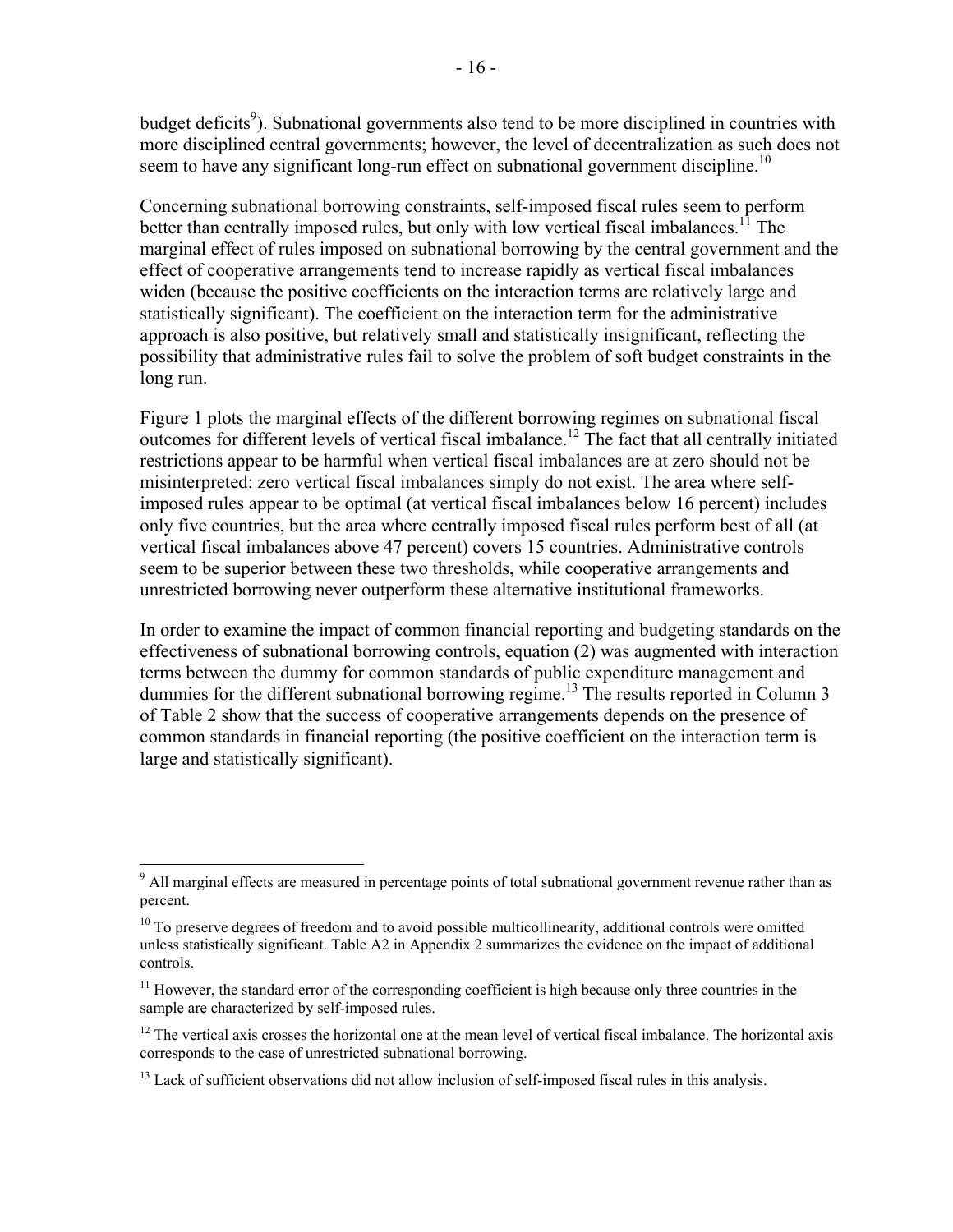

Soft budget constraints and common pool problems affect local finances in all countries. However, in emerging economies that tend to have weaker institutions, fiscal discipline at the subnational level may also be weaker. At first glance, the average subnational fiscal balance in the subsample of industrial countries is -2.3 percent, compared with -4.2 percent in the subsample of emerging economies. Therefore, given this initial difference in fiscal problems, the marginal effect of introducing restrictions on subnational borrowing could be high in emerging economies, especially in those with high vertical fiscal imbalances.

Testing this hypothesis is difficult, however, because emerging economies more often adopt administrative rules, while industrial countries almost exclusively utilize cooperative arrangements. Thus, a differential effect of subnational borrowing constraints in emerging and industrial countries can be only tested for centrally imposed fiscal rules (adopted by six emerging economies and six industrial countries in the sample). A positive and statistically significant coefficient on the interaction term *vfi*\**central*\**emerge* added to equation (2) would provide evidence in support of the hypothesis (*emerge* being the emerging-country dummy).

The results appear in Column 4 of Table 1. Figure 2 plots the marginal effects of centrally imposed rules in industrial countries and emerging economies against the degree of vertical fiscal imbalances. The results show that in emerging economies there is an even stronger case for adopting centrally imposed fiscal rules because they start outperforming other approaches at substantially lower levels of vertical fiscal imbalance and their marginal effect grows faster as vertical fiscal imbalances widen.

Finally, we investigated the interaction between a bailout history and subnational borrowing constraints. Appendix Table 6 in Appendix II shows the difference in the coefficients of the interaction terms (*VFI* \* *regime*) separately for countries with and without a bailout history. In the presence of bailouts, the performance of cooperative arrangements deteriorates significantly. The performance of centrally imposed rules is the least affected (a bailout history is estimated to increase the deficit by only 1.4 percent of total revenue at the mean level of the vertical fiscal imbalance, which is highly statistically insignificant).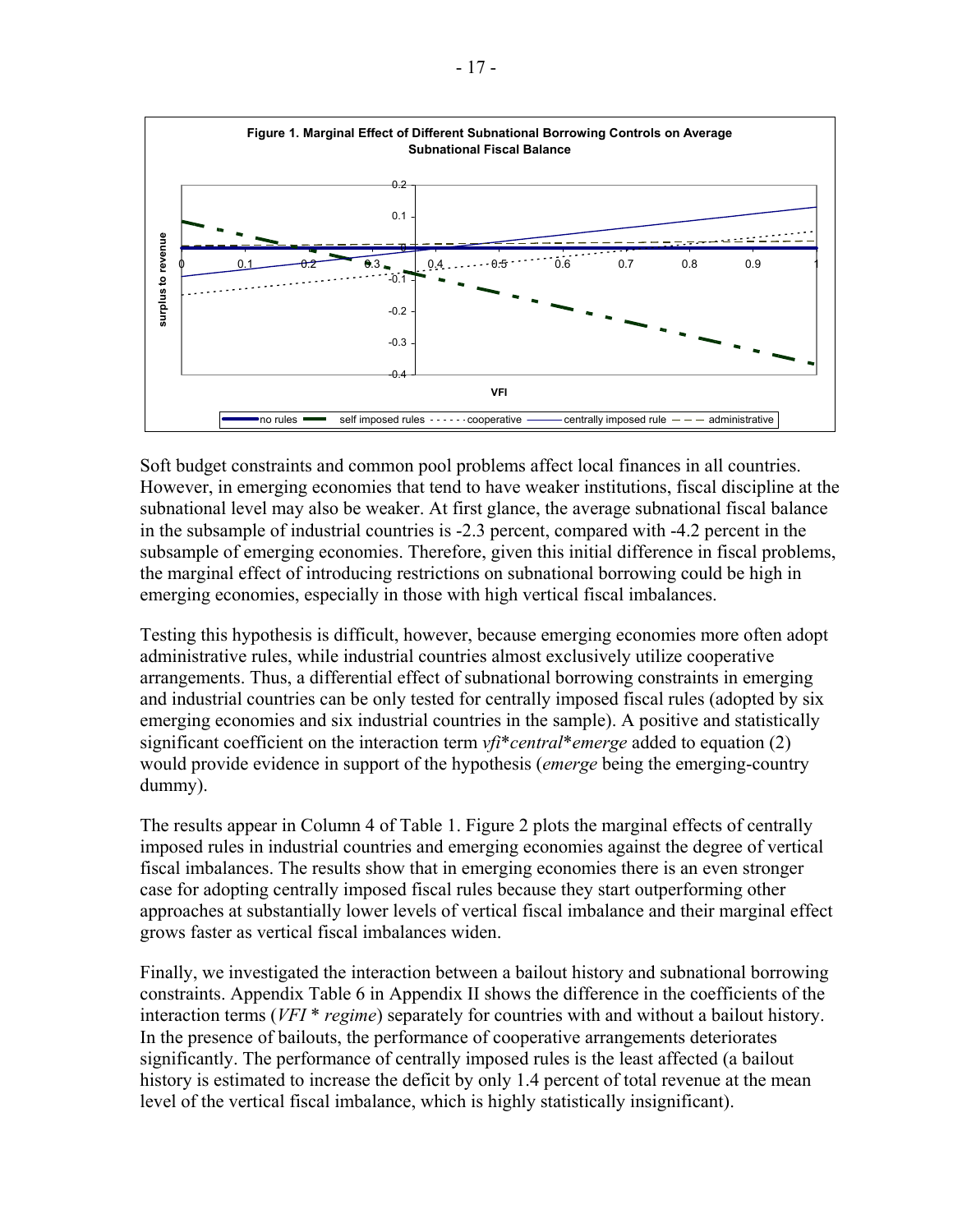

The between estimates presented in Figure 1 could be biased, however, if subnational borrowing controls were not strictly exogenous. Although subnational borrowing regimes influence average subnational fiscal outcomes, the latter could in turn affect the choice of subnational borrowing regimes. Countries with less disciplined subnational governments may have to adopt stricter rules, whereas countries with more disciplined subnational governments could rely on market discipline. The fact that most countries chose subnational borrowing controls before the period under consideration and hence the average subnational fiscal balances could not directly affect the choice partly alleviates the potential endogeneity problem that arises. However, concerns still exist insofar as current average subnational fiscal balances tend to correlate with past averages.

A consistent two-stage estimator similar to the two-stage least squares addresses the problem of endogeneity. Since the potentially endogenous regressors are a set of mutually exclusive dummies, the first stage is modified to incorporate a multinomial logit model instead of the usual linear regression. The small sample size limited the first stage regression. The preferred specification included the degree of vertical fiscal imbalance, GDP, a federation dummy, and a constant. The probabilities of adopting each approach estimated in the first stage are then used instead of their respective dummy variables in the second stage to estimate equation (2).

The results reported in Column 2 of Table 2 show that the main qualitative results hold. Figure 3, based on the two-stage estimates, looks very similar to Figure 1. However, there are two obvious distinctions. First, unrestricted subnational borrowing is associated now with inferior subnational fiscal outcomes, relative to any other approach (the horizontal axis has plunged). Second, the positive marginal impact of cooperative arrangements decreases when vertical fiscal imbalances widen. Both observations imply countries that do not impose limits on subnational borrowing or that opt for a cooperative approach have intrinsically more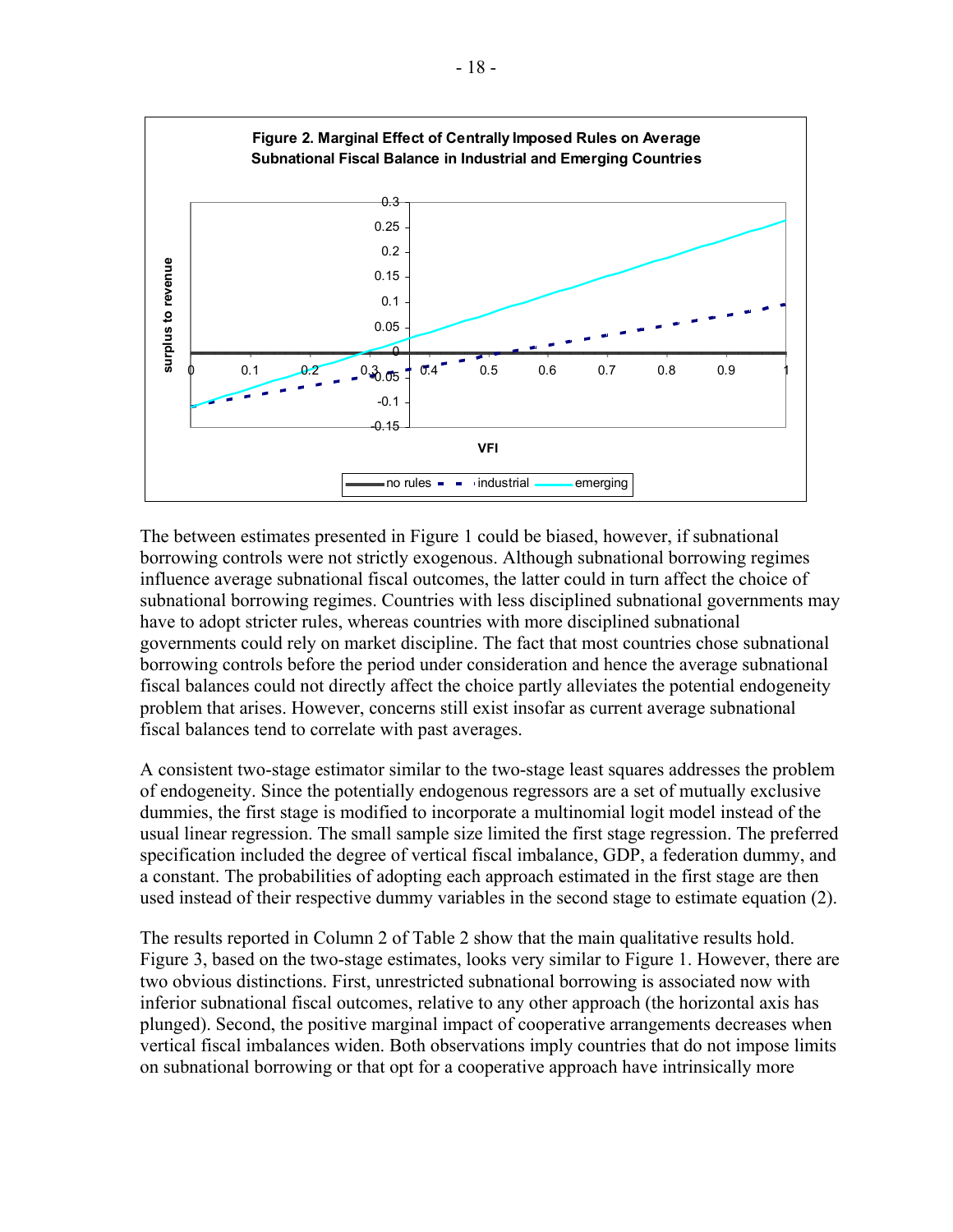

disciplined subnational governments, whereas countries with intrinsically less disciplined subnational governments opt for fiscal rules or administrative controls.

#### **E. Empirical Analysis of the Short Run**

The cross-sectional analysis does not reveal how the central government can affect subnational fiscal outcomes in the short run. A panel approach is necessary for insights into the short-run dynamics of subnational fiscal balances. The basic specification includes three main central policy variables: the level of vertical fiscal imbalance (as a proxy for current transfers), central government fiscal balance (to study the degree of coordination of fiscal policies), and the degree of decentralization (as a proxy for changes in expenditure responsibilities at the subnational level, denoted  $dec_{it}$ ). In addition, because of the cyclical character of government revenue and expenditure, we expected a positive correlation between current and lagged subnational budget deficits. The estimated equation will thus be

$$
SS_{it} = \alpha_i + \varphi SS_{it-1} + \beta dec_{it} + \delta v f i_{it} + \lambda CS_{it} + \mu Contro I s_{it} + \varepsilon_{it} \tag{3}
$$

where  $\alpha_i$  is a country-specific fixed effect that controls for all time invariant factors (such as being a federal or unitary state, having an independent central bank, being a parliamentary or presidential democracy, and other unobserved factors).

The estimation of equation (3) is not straightforward. At least the lagged dependent variable  $SS_{it-1}$  is not strictly exogenous so that fixed and random effects estimators are inconsistent.<sup>14</sup> With the downward bias inversely proportional to the time-series dimension, this becomes a

1

<sup>&</sup>lt;sup>14</sup> Nickell (1981) discusses the consequences of the violation of strict exogeneity assumptions for the fixed effects estimator.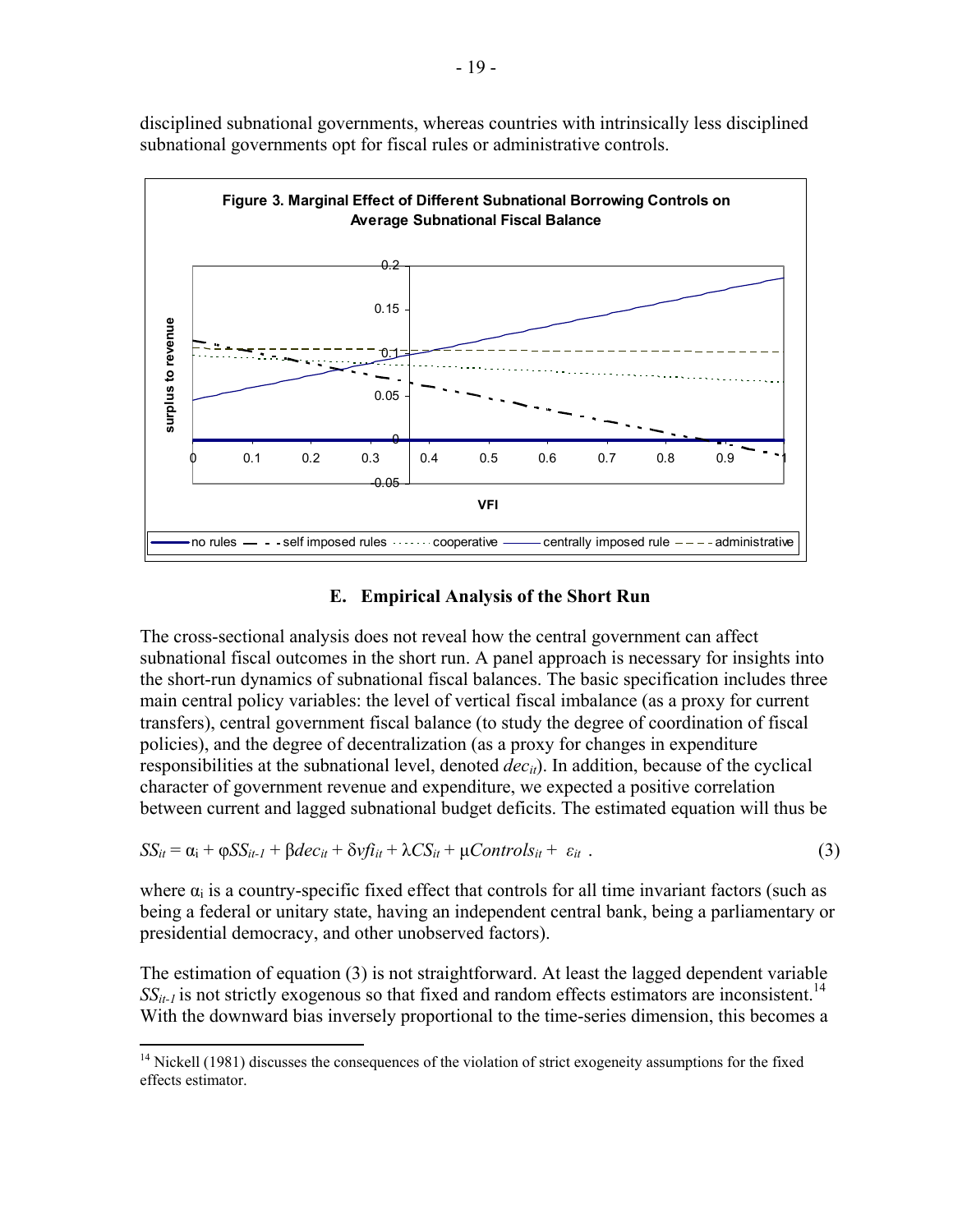serious problem in a short panel. The Arellano and Bond (1991) generalized method of moments (GMM) approach circumvents this difficulty. After taking first differences in equation (3), the fixed regional effects disappear:

$$
\Delta SS_{it} = \varphi \Delta SS_{it-1} + \beta \Delta dec_{it} + \delta \Delta v f i_{it} + \lambda \Delta CS_{it} + \mu \Delta Contro I s_{it} + \Delta \varepsilon_{it}.
$$
\n(4)

The regressor  $\Delta SS_{it-1}$  is still correlated with the error term  $\Delta \varepsilon_{it-1}$ . But all lags of higher order ∆*SSit-2*, ∆*SSit-3*,… are uncorrelated with residuals, and could serve as instruments in the GMM framework.

The same approach deals with potentially endogenous variables on the right hand side of equation (3). Current-year subnational balances may affect the central government fiscal balance through additional transfers to distressed regions. Alternatively, sound subnational fiscal balances may encourage the central government to shift additional expenditure responsibilities onto subnational governments. It is therefore necessary to find instruments for central government fiscal balances, vertical fiscal imbalances and the degree of decentralization. If the fiscal balance of the central government  $CS_{it}$  is correlated with the error term  $\varepsilon_{it}$ , the first lag  $\Delta CS_{it-1}$  and the differenced residual  $\Delta \varepsilon_{it}$  are still correlated. However, all lags of order 2 and higher (∆*CSit-2*; ∆*CSit-3* ; ...) are not correlated with the differenced error term and could serve as instruments for the endogenous variable ∆*CSit*. The other endogenous variables can be instrumented in a similar way.

Since taking first differences cancels out fixed effects, the effect of time-invariant countryspecific characteristics cannot be directly identified from equation (3). However, appropriate interaction terms can still reveal the impact of different subnational borrowing arrangements and bailout history on the ability of the central government to affect subnational fiscal balances in the short run:

$$
SS_{it} = \alpha_i + \varphi SS_{it-1} + \beta dec_{it} + \delta_1 v f_{it} * \text{Bailout}_i + \delta_0 v f_{it} * \text{NoBailout}_i + \lambda_1 CS_{it} * \text{Bailout}_i + \lambda_0 CS_{it} * \text{NoBailout}_i + \mu \text{Controls}_{it} + \varepsilon_{it} .
$$
\n(5)

Equation (5) allows for different coefficients on normalized federal transfers *vfi* in the subsamples of countries with and without bailout history ( $\delta_1$  and  $\delta_0$  respectively) and for different responses to changes in the central government fiscal balance ( $\lambda_1$  and  $\lambda_0$ ) respectively). Coefficients  $\lambda$  and  $\delta$  can be interpreted as proxies for the coordination of fiscal policies across different tiers of government. A high  $\lambda$  means that subnational governments respond to changes in central government fiscal balances by appropriately adjusting their own fiscal balance (the direction of causality is ensured by using instruments for central government fiscal balances). A high value of  $\delta$  indicates that fiscal policies can be coordinated by means of federal transfers.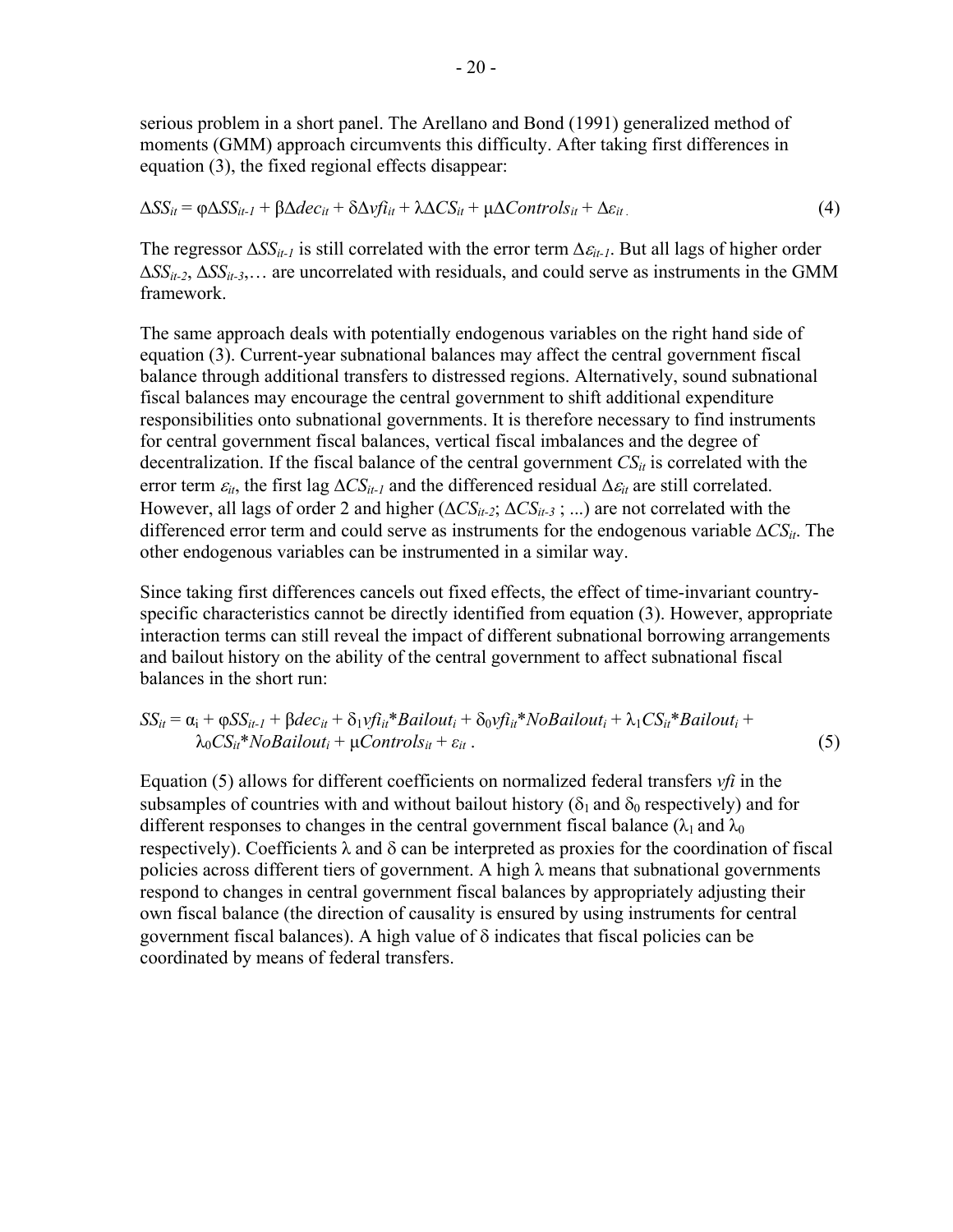In a similar way, augmenting equation (3) with appropriate interaction terms<sup>15</sup> shows the impact of different subnational borrowing regimes on the short-run subnational fiscal balance dynamics:

 $SS_{it} = \alpha_i + \varphi * SS_{it-1} + \beta dec_{it} + \delta_2 \nu f i_{it} * N \varphi Rules_i + \delta_3 \nu f i_{it} * Coop_i + \delta_4 \nu f i_{it} * Central_i +$  $\delta_5 v f_i^* \times Admin_i + \lambda_2 CS_{it}^* \times NoRules_i + \lambda_3 CS_{it}^* \times Coop_i + \lambda_4 CS_{it}^* \times Central_i + \lambda_5 CS_{it}^* \times Admin_i + \lambda_6 CS_{it}^* \times Coob_i + \lambda_7 CS_{it}^* \times Coob_i + \lambda_7 CS_{it}^* \times Coob_i + \lambda_7 CS_{it}^* \times Coob_i + \lambda_7 CS_{it}^* \times Coob_i + \lambda_7 CS_{it}^* \times Coob_i + \lambda_7 CS_{it}^* \times Coob_i + \lambda_7 CS_{it}^* \times Coob_i + \lambda_7 CS_{it}^* \times Co$  $\mu$ *Controls<sub>it</sub>* +  $\varepsilon$ *it*</sub> . (6)

Table 3 summarizes the main results of the panel data regressions. Model A studies the shortrun implications of bailouts. The results confirm our prior finding that bailouts undermine fiscal discipline. In the absence of bailouts, both federal transfers and central government fiscal balances have a highly significant positive impact on subnational fiscal outcomes represented by the coefficients on the interaction terms *VFI*\**NoBailouts* and *CS*\**NoBailouts*. The estimate of the gap-closing effect of federal transfers (0.154) indicates, however, that most of the transfer money will be used to inflate expenditure rather than close the fiscal deficit.

In the presence of a bailout history, by contrast, a central government no longer seems able directly to affect subnational budget outcomes in the short run. The responsiveness of subnational fiscal balances to transfers and central government fiscal balances (captured by the coefficients on *VFI*\**Bailouts* and *CS*\**Bailouts* respectively) drops abruptly and becomes statistically insignificant.

Model B reports the short-run effects of different subnational borrowing constraints.<sup>16</sup> The results suggest that centrally imposed rules achieve the highest level of fiscal policy coordination. The coefficients on its interaction terms both with transfers (*vfi*) and with central government fiscal balance (*CS*) are positive, large, and statistically significant, implying that both federal transfers and central government budget surplus affect subnational fiscal balances positively.

 $\overline{a}$ 

<sup>&</sup>lt;sup>15</sup> Inclusion of all interaction terms (for both subnational borrowing regimes and bailout histories) is not feasible, because the partitioning of the sample becomes too fine.

<sup>&</sup>lt;sup>16</sup> Insufficient data did not allow the assessment of the impact of self-imposed fiscal rules.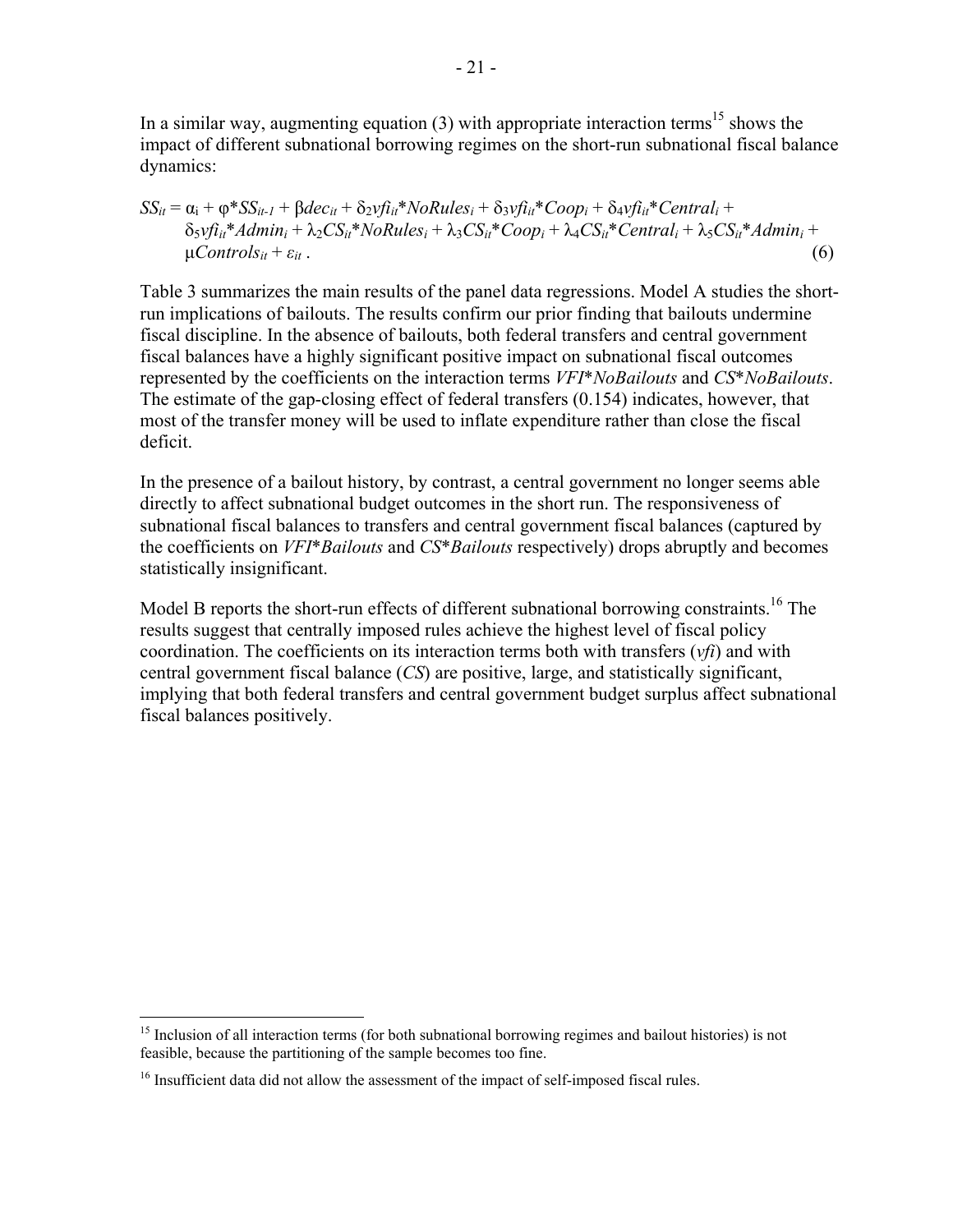| Model                               | A                                           | B              | Rank                     |
|-------------------------------------|---------------------------------------------|----------------|--------------------------|
|                                     | <b>Bailouts</b><br><b>Borrowing Regimes</b> |                |                          |
| Method                              | Arellano-Bond                               |                |                          |
| Dependent Variable                  | Subnational Surplus to Revenue (SS)         |                |                          |
| Subnational Surplus to Revenue (SS) | 0.266                                       | 0.255          |                          |
| 1st lag                             | $(0.077)$ ***                               | $(0.072)$ ***  |                          |
| VFI * Bailouts                      | 0.113                                       |                |                          |
|                                     | (0.070)                                     |                |                          |
| VFI * No Bailouts                   | 0.154                                       |                |                          |
|                                     | $(0.037)$ ***                               |                |                          |
| VFI * No Rules                      |                                             | $-0.069$       | $\overline{4}$           |
|                                     |                                             | (0.084)        |                          |
| $\overline{\text{VFI}}$ * Coop      |                                             | 0.116          | $\overline{3}$           |
|                                     |                                             | (0.169)        |                          |
| VFI * Central                       |                                             | 0.106          | $\overline{2}$           |
|                                     |                                             | $(0.052)$ **   |                          |
| VFI * Admin                         |                                             | 0.180          | $\overline{1}$           |
|                                     |                                             | $(0.041)$ ***  |                          |
| CS * Bailouts                       | 0.031                                       |                |                          |
|                                     | (0.048)                                     |                |                          |
| CS * No Bailouts                    | 0.093                                       |                |                          |
|                                     | $(0.032)$ ***                               |                |                          |
| $CS * No Rules$                     |                                             | 0.136          | $1 - 2$                  |
|                                     |                                             | $(0.044)$ ***  |                          |
| CS * Coop                           |                                             | 0.134          | $1 - 2$                  |
|                                     |                                             | $(0.049)$ **   |                          |
| CS * Central                        |                                             | 0.100          | 3                        |
|                                     |                                             | $(0.049)$ **   |                          |
| $CS *$ Admin                        |                                             | $-0.018$       | $\overline{\mathcal{L}}$ |
|                                     |                                             | (0.025)        |                          |
| Decentralization (dec)              | $-0.291$                                    | $-0.304$       |                          |
|                                     | $(0.088)$ ***                               | $(0.105)$ ***  |                          |
| <b>GDP</b>                          | $-0.122$                                    | $-0.155$       |                          |
| (log, in PPP terms)                 | $(0.049)$ **                                | $(0.050)$ ***  |                          |
| Population density                  | 0.0006                                      | 0.0008         |                          |
|                                     | $(0.0003)*$                                 | $(0.0002)$ *** |                          |
| Size of government                  | 0.001                                       | $-0.041$       |                          |
|                                     | (0.130)                                     | (0.097)        |                          |
| Constant                            | 0.003                                       | 0.003          |                          |
|                                     | $(0.001)$ **                                | $(0.001)$ ***  |                          |
| Number of observations              | 480                                         | 480            |                          |
| Number of groups                    | 49                                          | 49             |                          |
| Test of no 2nd order                | $-0.95$                                     | $-1.14$        |                          |
| Autocorrelation in residuals        | $(p = 0.341)$                               | $(p = 0.255)$  |                          |

#### Table 3. Dynamic Panel Analysis

Notes:

1. Standard errors in parentheses. Values significant at 10% level are marked with \*; at 5%, with \*\*; and at 1%, with \*\*\*.

2. The null hypothesis of second order autocorrelation in residuals cannot be rejected at 5 %

significance level. In the presence of second order autocorrelation Arellano-Bond estimator may be inconsistent.

3. CG balance is central government surplus-to-revenue ratio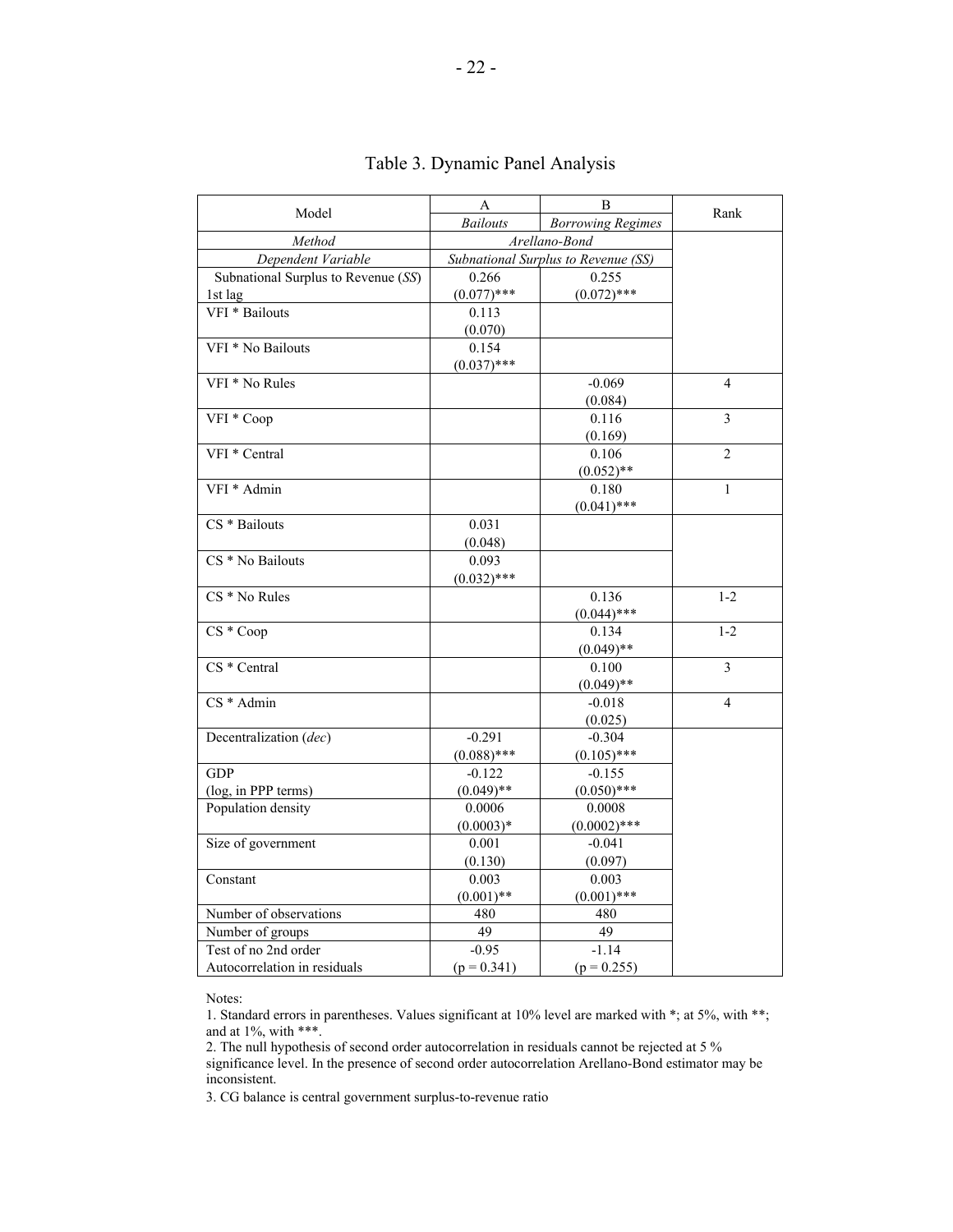At low levels of vertical fiscal imbalances, the response to changes in transfers is arguably less important since transfers generally play a modest role. In this case, the responsiveness of subnational fiscal balances to the central government balance captured by the interaction terms *CS*\**regime* is important. The highest responsiveness seems to occur when subnational governments are free to borrow or when cooperative arrangements are in place. However, policy coordination under these arrangements seems to be more difficult by means of transfers because the respective coefficients on interaction terms with *vfi* are insignificant and even negative in the case of unrestricted borrowing.

As vertical fiscal imbalances widen and transfers become the main policy instrument, administrative controls increasingly deliver better responses of subnational fiscal balances to federal transfers (the corresponding coefficient on the interaction term with *vfi* is the largest of all, and statistically significant at the one percent level). This result may stem from central government involvement in microlevel decisions at the subnational level. The central government is able to influence subnational fiscal outcomes directly by means of transfers in the short run; however, soft budget constraints and economic inefficiencies result in the long run.

Generally, these results seem to be more plausible than those reported in Rodden (2002) for several reasons. First, macroeconomic cycles suggest that subnational fiscal balances depend significantly and positively on their lagged values. This is the case in Table 3, although Rodden (2002) finds a significantly negative dependence of subnational surpluses on their lags, indicating an unexpected mean-reverting behavior.

Second, a significantly negative coefficient on the degree of decentralization (*dec*) is consistent with the view that greater decentralization in the short run leads to a deterioration of subnational fiscal outcomes. This reflects the attempt by the central government to shift the burden of public spending onto local authorities and contrasts with the significantly positive effect of decentralization reported by Rodden (2002).

Third, Rodden's estimates suggest that there is no comovement of central government and local government fiscal balances (i.e., the coefficient on central government fiscal balance (*CS*) is small and insignificant). This is surprising, as we expect both central and subnational governments to run countercyclical policies and hence experience positively correlated fiscal positions. Indeed, the positive and highly significant coefficient on *CS* in Table 3 suggests the comovement of fiscal balances.

Finally, the observed positive marginal effects of vertical fiscal imbalances (following from mostly positive coefficients on the interaction terms involving *vfi*) should not be surprising. A positive change in the degree of vertical fiscal imbalances in a given year reflects primarily higher transfers from the center to the regions or municipalities. These transfers should have a positive impact on subnational public finance that year, even if vertical fiscal imbalances as an institutional feature are associated with inferior fiscal outcomes in the long run.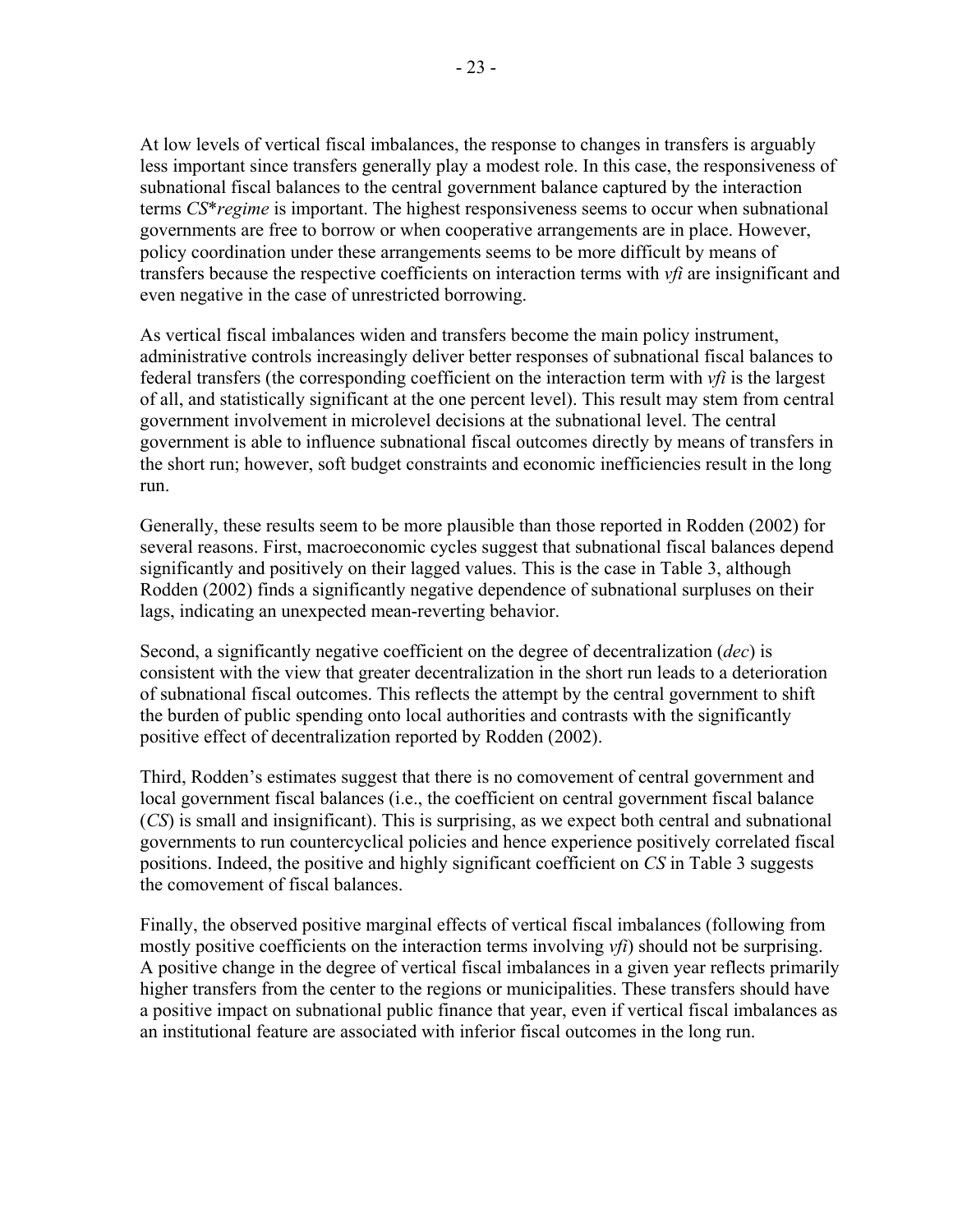#### **IV. CONCLUSION AND RECOMMENDATIONS**

Assessing the impact of an institutional framework on fiscal outcomes is a challenging task. The institutional framework governing intergovernmental fiscal relations is complex, and classifying countries often requires a judgement call. Some countries may be using several institutional features simultaneously, others may opt for different institutional mechanisms over time. In addition, other institutional characteristics that also affect fiscal policy may accompany the adoption of a specific fiscal framework, and disentangling these effects is difficult. The use of a broad range of controls (see Tables 2 and A2) and instrumental variables alleviates self-selection and endogeneity problems, but does not remove them entirely. Methods of controlling for self-selection, either semiparametric (propensity scorebased) or parametric (Heckman's estimator), are unfortunately very demanding in terms of degrees of freedom, particularly in the presence of endogenous variables, and could not be performed on the available sample. Nevertheless, the empirical results presented in this paper suggest some broad conclusions:

- First, no single institutional arrangement seems to be superior to all the others under all circumstances. The appropriateness of any given borrowing constraint requires assessment in the light of other institutional characteristics, particularly the degree of vertical fiscal imbalances, the existence of any bailout precedents, and the quality of fiscal reporting.
- Giving unconstrained borrowing authority to subnational governments is unlikely to be an optimal solution. At low levels of vertical fiscal imbalances, fiscal rules adopted by subnational governments themselves seem to lead to better fiscal outcomes.
- As vertical fiscal imbalances widen, however, the positive effect of self-imposed rules declines rapidly and centrally imposed fiscal rules seem to become the best option, both in the short and long runs, especially in emerging economies.
- For high vertical imbalances, administrative procedures may provide the central government with even tighter control over subnational government fiscal outcomes in the short run (compared to both fiscal rules and cooperative arrangements). However, the implicit guarantee of subnational debt related to these controls seems to undermine fiscal discipline in the long run.
- The adoption of common standards of financial reporting is crucial for the success of cooperative arrangements and may increase the effectiveness of centrally imposed fiscal rules.
- Central governments should avoid bailing out subnational governments whenever possible, as bailouts significantly erode the effectiveness of borrowing controls. When considering a bailout, the central government should weigh carefully the shortterm benefits against the long-term negative consequences. In the presence of bailout experiences, centrally imposed fiscal rules seem to be the most effective.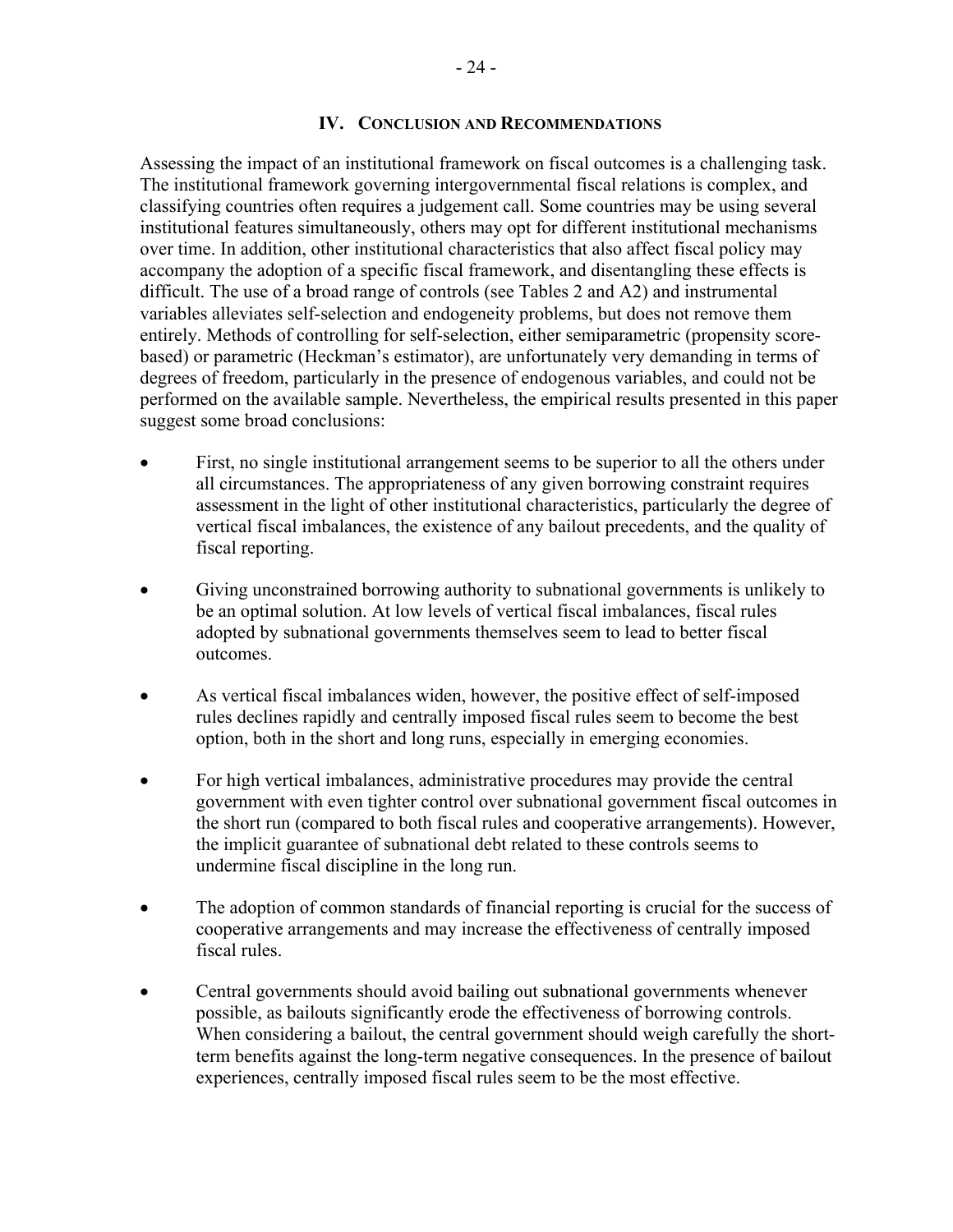Fiscal rules may take a wide variety of forms, however. As already discussed, some rules establish a debt ceiling or target fiscal deficit, while others cap expenditure. Coverage differs also. In addition, borrowing constraints may be enforced in different ways. In some countries, it is left to financial markets to sanction fiscally undisciplined local governments. Others support a more cooperative approach, whereby subnational governments agree to impose administrative as well as financial sanctions and penalties among themselves. Higher levels of government can also retain the right to punish subnational governments for noncompliance. Some countries have even adopted bankruptcy procedures for subnational governments in case of a crisis, in order to avoid bailouts and achieve a more transparent resolution process. Finally, transfer systems may take various forms and a given level of vertical fiscal imbalance might capture different incentives. Constrained by data availability, this paper could not deal with the interactions of these important institutional features and leaves this to future research.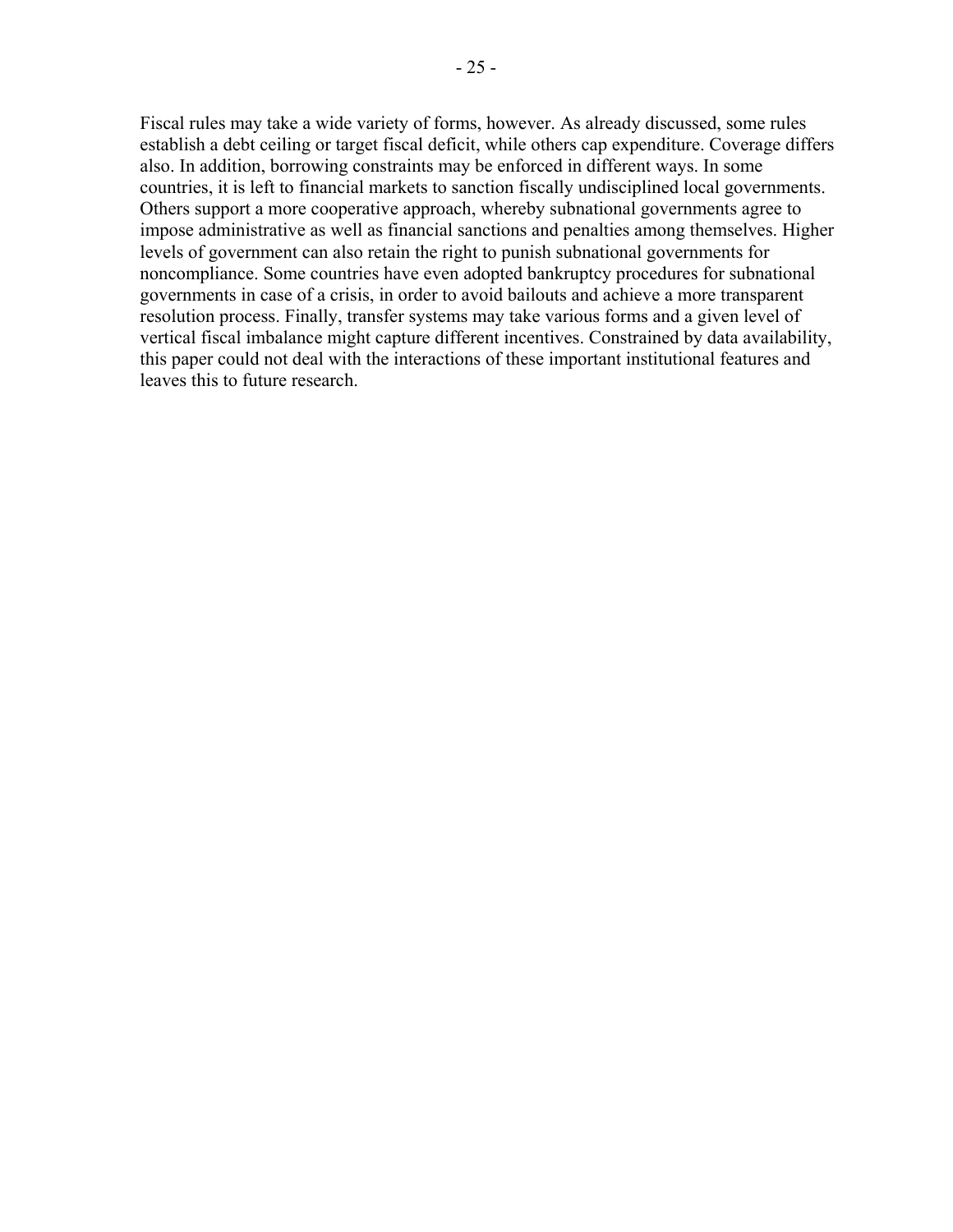#### **REFERENCES**

- Ahmad, Ehtisham, Raju J. Singh, and Mario Fortuna, 2004, "Toward More Effective Redistribution: Reform Options for Intergovernmental Transfers in China," IMF Working Paper 04/98 (Washington: International Monetary Fund).
- Alesina, Alberto, and Roberto Perotti, 1995, "The Political Economy of Budget Deficits," *Staff Papers*, International Monetary Fund, Vol. 42 (March), pp. 1–31.
- Arellano, Manuel, and Stephen R. Bond, 1991, "Some Tests of Specification for Panel Data: Monte Carlo Evidence and an Application to Employment Equations," *Review of Economic Studies*, Vol. 58 (April), pp. 277–97.
- Besley, Timothy, and Anne Case, 1995, "Does Electoral Accountability Affect Economic Policy Choices? Evidence from Gubernatorial Term Limits," *Quarterly Journal of Economics*, Vol. 110 (August), pp. 769–98.
- Bird, Richard M., and François Vaillancourt, eds., 1999, *Fiscal Decentralization in Developing Countries* (New York: Cambridge University Press)
- Bordignon, Massimo, Paulo Manasse, and Guido Tabellini, 2001, "Optimal Regional Redistribution Under Asymmetric Information," *American Economic Review*, Vol. 91, No. 3, pp. 709–23.
- Cai, Hongbin, and Daniel Treisman, 2004, "State Corroding Federalism," *Journal of Public Economics*, Vol. 88 (March), pp. 819–43.
- Craig, Jon, 1997, "Australia," in *Fiscal Federalism in Theory and Practice*, ed. by Teresa Ter-Minassian (Washington: International Monetary Fund).
- Cukierman, Alex, 1992, *Central Bank Strategy, Credibility, and Independence: Theory and Evidence* (Cambridge, Massachusetts: MIT Press).
- Dabla-Norris, Era, and Paul R. Wade, 2002, "The Challenge of Fiscal Decentralization in Transition Countries," IMF Working Paper 02/103 (Washington: International Monetary Fund).
- Dafflon, Bernard, ed., 2002, *Local Public Finance in Europe: Balancing the Budget and Controlling Debt* (Cheltenham, U.K.: Edward Elgar).
- Fornasari, Francesca, Steven B. Webb, and Heng-fu Zou, 2000, "The Macroeconomic Impact of Decentralized Spending and Deficits: International Evidence," *Annals of Economics and Finance*, Vol. 1, No. 2, pp. 403–33.
- Granof, Michael H., 1984, "A Fundamental Flaw of Debt Limitations for State and Local Governments," *Journal of Accounting and Public Policy*, Vol. 3 (Winter), pp. 293– 310.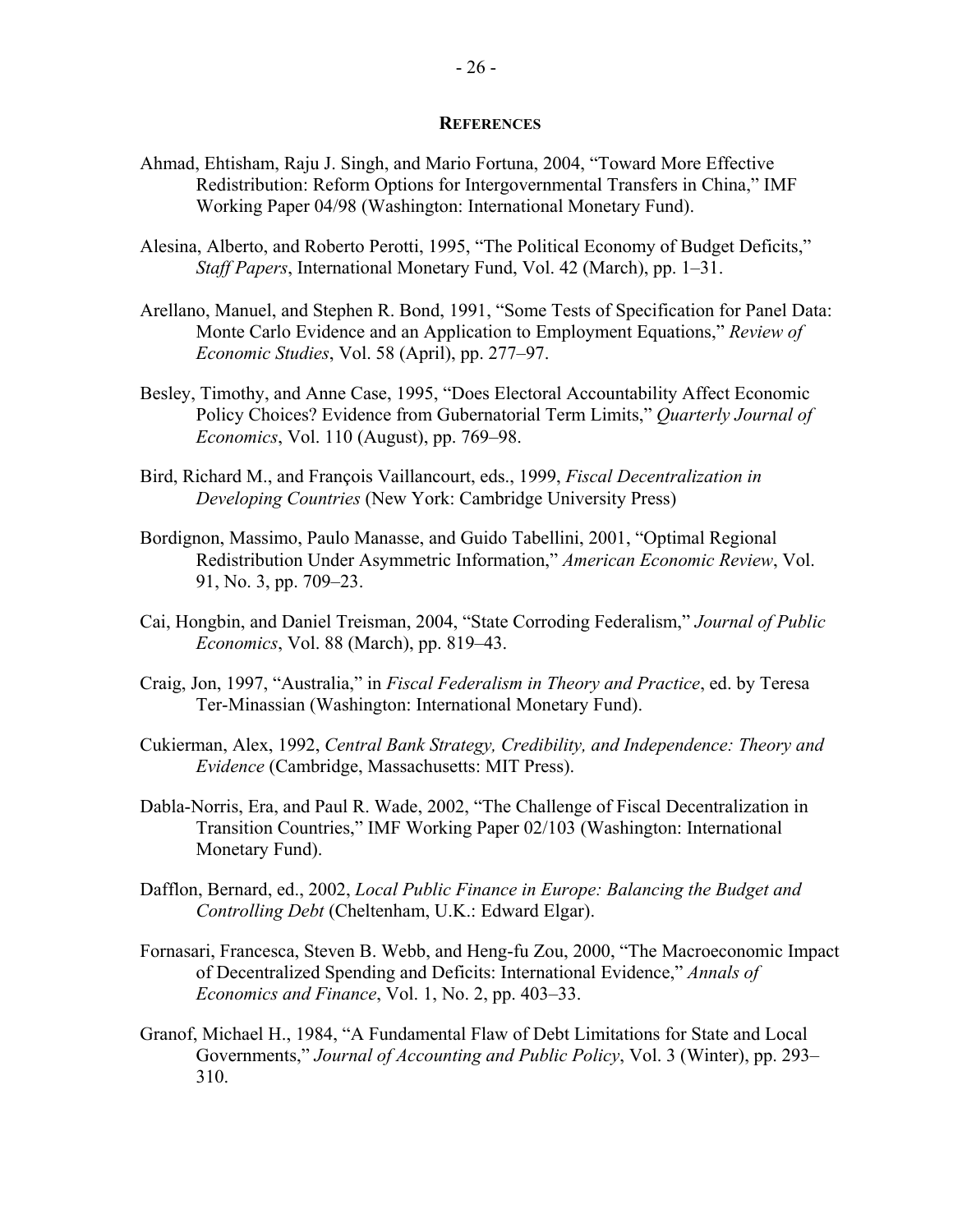- Inter-American Development Bank, 1997, *Latin America after a Decade of Reforms,* Economic and Social Progress in Latin America, 1997 Report (Washington).
- Jin, Jing, and Heng-fu Zou, 2002, "How Does Fiscal Decentralization Affect Aggregate, National, and Subnational Government Size?" *Journal of Urban Economics*, Vol. 52 (September), pp. 270–93.
- Johansson, Eva, 2003, "Intergovernmental Grants as a Tactical Instrument: Empirical Evidence from Swedish Municipalities," *Journal of Public Economics*, Vol. 87 (May), pp. 883–915.
- Jørgen, Niels, and Mau Pedersen, 2002, "Local Government and Debt Financing in Denmark," in *Local Public Finance in Europe: Balancing the Budget and Controlling Debt*, ed. by Bernard Dafflon (Cheltenham, UK: Edward Elgar).
- Keen, Michael J., 1998, "Vertical Tax Externalities in the Theory of Fiscal Federalism," *Staff Papers*, International Monetary Fund, Vol. 45 (September), pp. 454–85.
- Keen, Michael J., and Christos Kotsogiannis, 2002, "Does Federalism Lead to Excessively High Taxes?" *American Economic Review,* Vol. 92 (March), pp. 363–70.
- Kornai, János, Eric Maskin, and Gérard Roland, 2003, "Understanding the Soft Budget Constraint," *Journal of Economic Literature*, Vol. 41 (December), pp. 1095–136.
- Lane, Timothy D., 1993, "Market Discipline," *Staff Papers*, International Monetary Fund, Vol. 40 (March), pp. 53–88.
- Nickell, Stephen, 1981, "Biases in Dynamic Models with Fixed Effects," *Econometrica*, Vol. 49 (November), pp. 1417–26.
- Oates Wallace E., 1972, *Fiscal Federalism* (New York: Harcourt Brace Jovanovich).
- Organisation for Economic Co-operation and Development, 1999, "Taxing Powers of State and Local Government," *OECD Tax Policy Studies*, No. 1 (Paris).
- Organisation for Economic Co-operation and Development, 2000, *Surveys on Fiscal Design Across Levels of Government: Report on Activities* (Paris).
- Organisation for Economic Co-operation and Development, 2003, *OECD / World Bank Budget Practices and Procedures Survey* (Paris).
- Persson, Torsten, and Guido Tabellini, 1996, "Federal Fiscal Constitutions: Risk Sharing and Moral Hazard," *Econometrica*, Vol. 64 (May), pp. 623–46.
- Persson, Torsten, and Guido Tabellini, 2003, *The Economic Effects of Constitutions* (Cambridge, Massachusetts: MIT Press).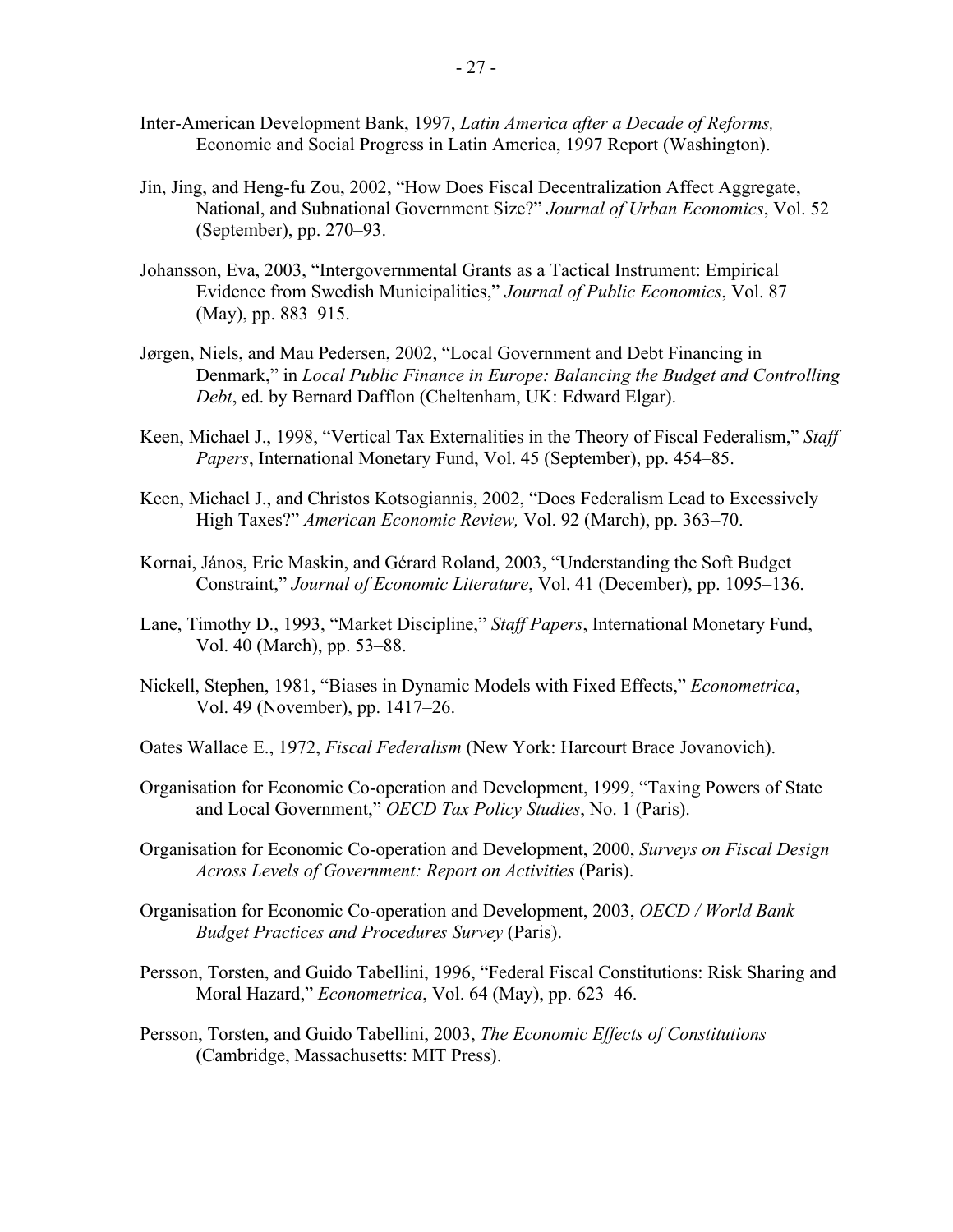- Poterba, James M, and Jürgen von Hagen, eds., 1999, *Fiscal Institutions and Fiscal Performance,* National Bureau of Economic Research conference report (Chicago: University of Chicago Press).
- Purfield, Catriona, 2004, "The Decentralization Dilemma in India," IMF Working Paper 04/32 (Washington: International Monetary Fund).
- Rattsø, Jørn, 2002, "Fiscal Controls in Europe: A Summary," in *Local Public Finance in Europe: Balancing the Budget and Controlling Debt*, ed. by Bernard Dafflon (Cheltenham, U.K.: Edward Elgar).
- Rodden, Jonathan, 2002, "The Dilemma of Fiscal Federalism: Grants and Fiscal Performance Around the World," *American Journal of Political Science*, Vol. 46, No. 3, pp. 670– 87.
- Rodden, Jonathan, and Gunnar S. Eskeland, 2003, "Lessons and Conclusions," in *Fiscal Decentralization and the Challenge of Hard Budget Constraints*, ed. by Rodden, Eskeland, and Jennie Litvack (Cambridge, Massachusetts: MIT Press).
- Rodden, Jonathan, Gunnar S. Eskeland, and Jennie Litvack, eds., 2003, *Fiscal Decentralization and the Challenge of Hard Budget Constraints* (Cambridge, Massachusetts: MIT Press).
- Rodden, Jonathan, and Erik Wibbels, 2002, "Beyond the Fiction of Federalism: Macroeconomic Management in Multitiered Systems," *World Politics*, Vol. 54 (July), pp. 494–531.
- Roeder, Philip G., 2001, "Ethnolinguistic Fractionalization Indices, 1961 and 1985" (unpublished; San Diego: University of California).
- Ter-Minassian, Teresa, ed., 1997, *Fiscal Federalism in Theory and Practice* (Washington: International Monetary Fund).
- Ter-Minassian, Teresa, Maria Albino-War, and Raju Singh, 2004, "Managing Subnational Borrowing," paper presented at the Authors' Conference for the Handbook of Fiscal Federalism, Turin, August.
- Ter-Minassian, Teresa, and Jon Craig, 1997, "Control of Subnational Government Borrowing," in *Fiscal Federalism in Theory and Practice,* ed. by Ter-Minassian (Washington: International Monetary Fund).
- Treisman, Daniel, 2002, "Decentralization and the Quality of Government" (unpublished; Los Angeles: University of California).
- United Nations, 2002, *DMFAS INFO (Newsletter of the Programme on Debt Management and Financial Analysis System)*, No. 14 (2nd Semester).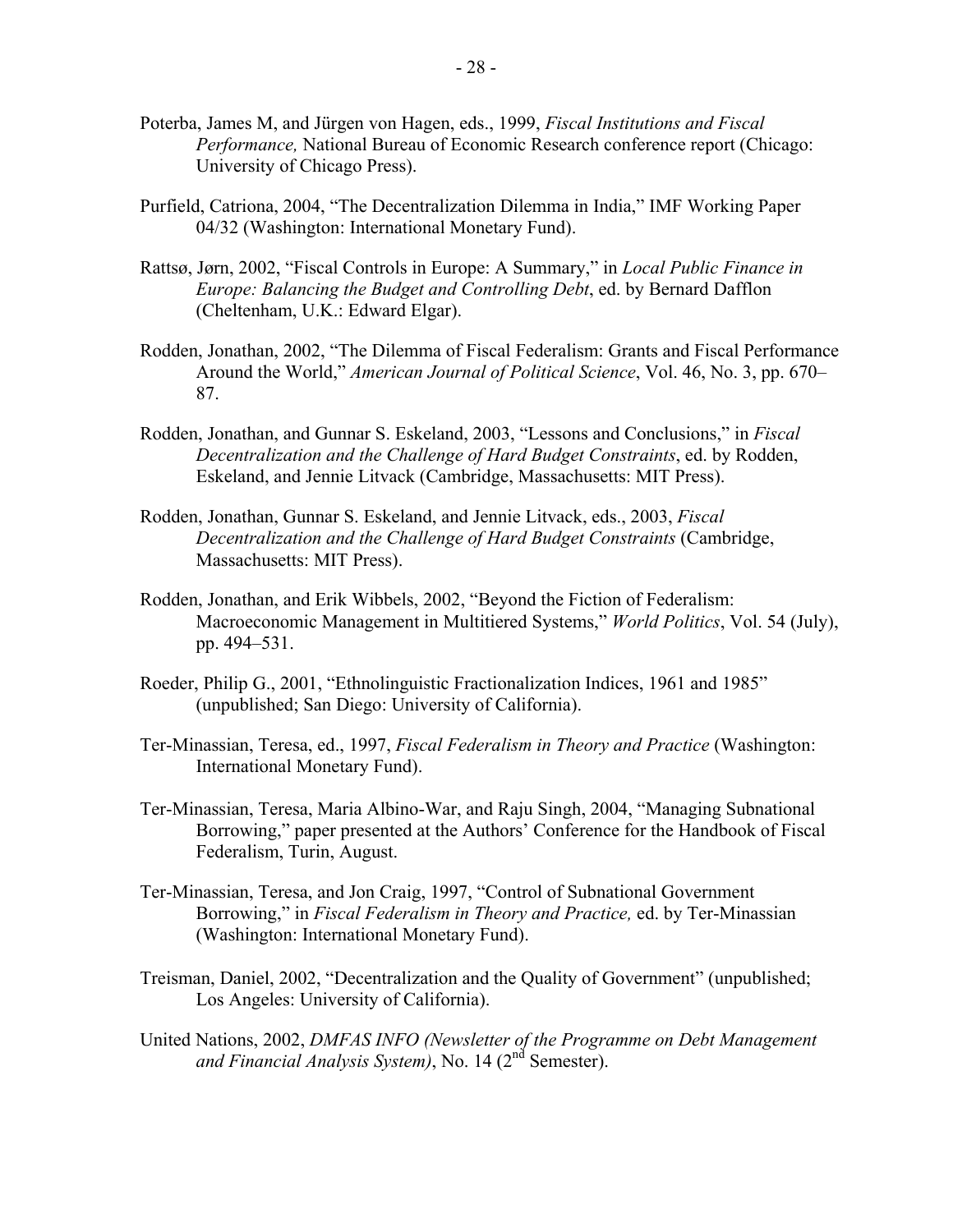- von Hagen, Jürgen, and others, 2000, "Subnational Government Bailouts in OECD Countries: Four Case Studies," Inter-American Development Bank Research Network Working Paper R-399 (Washington).
- von Hagen, Jürgen, and Barry Eichengreen, 1996, "Federalism, Fiscal Restraints, and European Monetary Union," *American Economic Review*, Vol. 86, No 2, pp. 134–38.
- von Hagen, Jürgen, and Ian J. Harden, 1994, "National Budget Processes and Fiscal Performance," in *Towards Greater Fiscal Discipline,* European Economy, Reports and Studies No. 3 (Brussels: European Commission, Directorate-General for Economic and Financial Affairs).
- Weingast, Barry R., Kenneth A. Shepsle, and Christopher Johnsen, 1981, "The Political Economy of Benefits and Costs: A Neoclassical Approach to Distributive Politics," *Journal of Political Economy*, Vol. 89 (August), pp. 642–64.
- Wildasin, David E., 2004, "The Institutions of Federalism: Toward an Analytical Framework," *National Tax Journal*, Vol. 57 (June), pp. 247–272.

World Bank, 2000, World Development Report 1999/2000 (Washington).

Wurzel, Eckhard, 1999, "Towards More Efficient Government: Reforming Federal Fiscal Relations in Germany," OECD Economic Department Working Paper No. 209 (Paris: Organisation for Economic Co-operation and Development).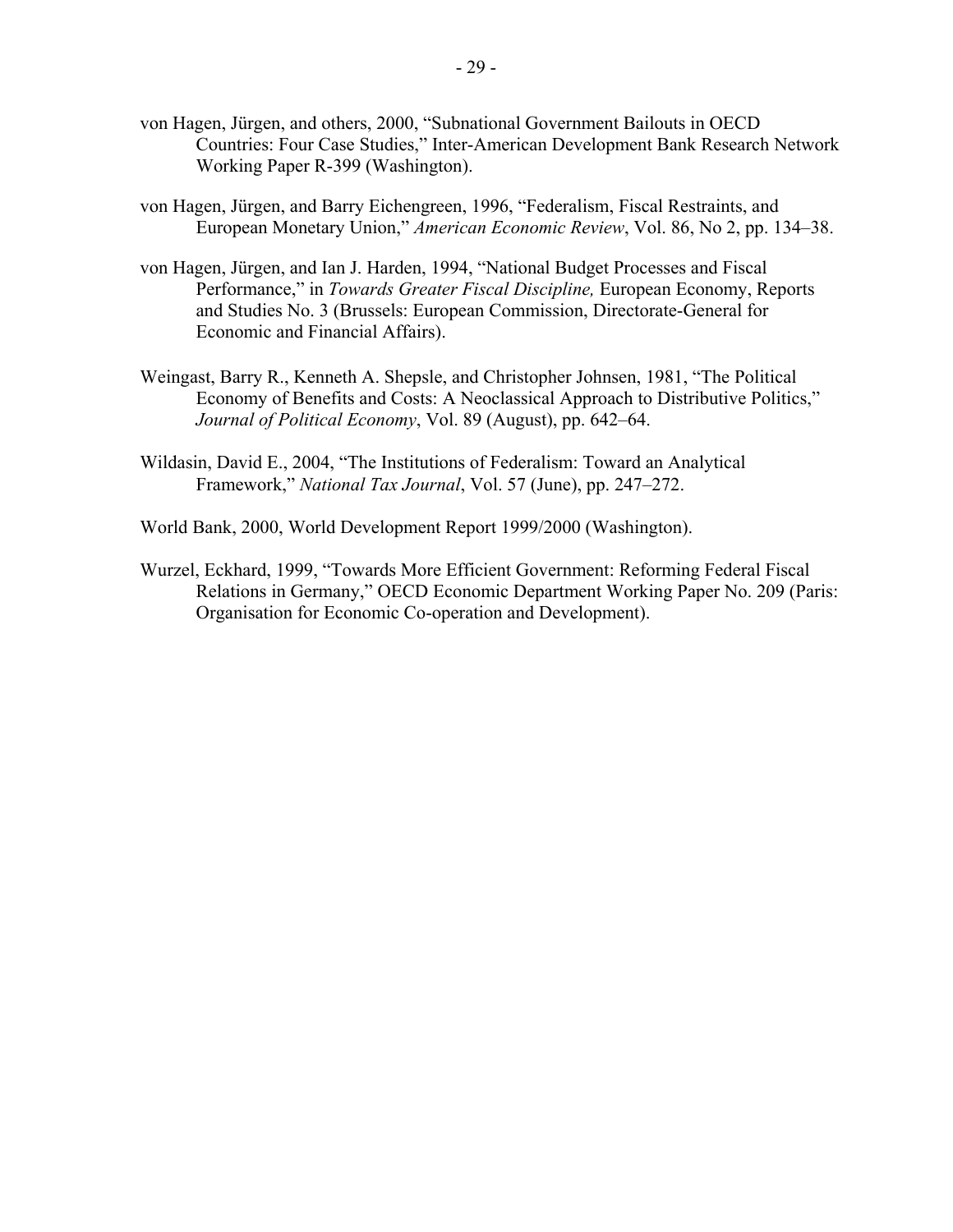#### **DATA SOURCES**

The dataset was compiled using the following sources:

*Data on central and subnational government budgets*: IMF Government Finance Statistics, 2002.

*Macroeconomic indicators*: World Bank, World Development Indicators (2004).

*Subnational jurisdictions structure*: World Bank (2000), Table A.1.

*Corruption perception indices*: Transparency International.

*Political indicators, election years*: World Bank Database of Political Indicators (2000).

*Federal / unitary country*: classification developed by Treisman (2002).

*Characterization of fiscal institutions, borrowing constraints, bailout history*: Ter-Minassian (1997); Inter-American Development Bank (1997); Bird and Vaillancourt (1999); OECD (2000); Dabla-Norris and Wade (2002), Table 9; Dafflon (2002); OECD (2003); Rodden, Eskelund, and Litvak (2003); and IMF staff estimates.

*Index of horizontal imbalances*: Data from Rodden and Wibbels (2002), Table 2.

*Data on the standards of budgeting and financial reporting*: OECD (2003).

*Central Bank Independence index*: Cukierman (1992).

- *Ethnolinguistic Fractionalization*: Roeder (2001). The index measures the probability that two randomly selected individuals belong to different ethnolinguistic groups.
- *Bailout history*: OECD (2003); Rodden, Eskelund, and Litvak (2003); Ter-Minassian (1997); United Nations, 2002 (for Chile, Colombia, France); von Hagen and others (2000); and IMF staff estimates.
- *Data on Russia*: Statistical Yearbook of Russia (2003), Goskomstat, Moscow (Rossiyskiy Statisticheskiy Ezhegodnik 2003).

*Data on India*: Purfield (2004).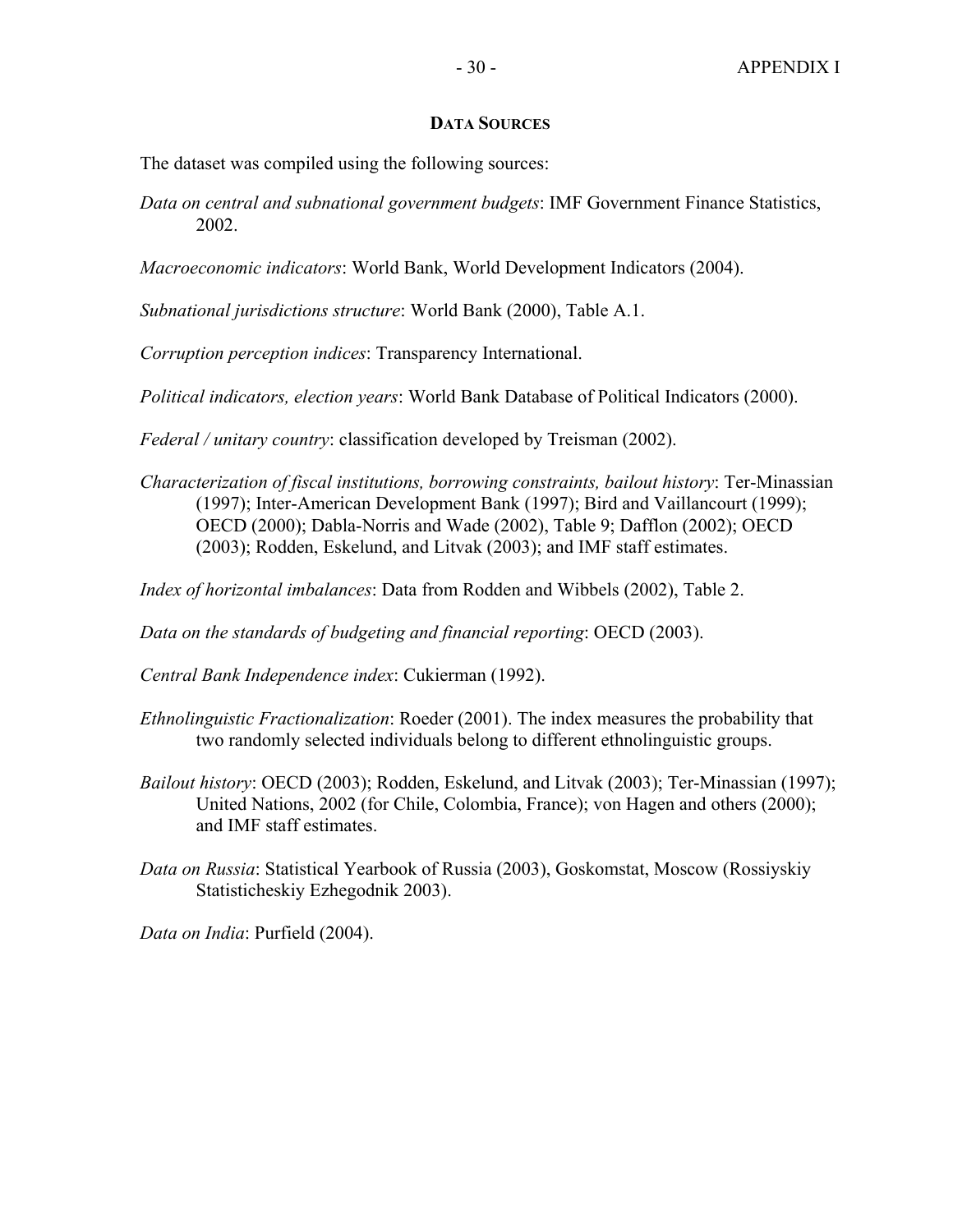| Country              | Regime                      | <b>Bailout History</b> | Years                  |
|----------------------|-----------------------------|------------------------|------------------------|
| Argentina            | Self-imposed rules          | Yes                    | 1993-2000              |
| Australia 1          | Cooperative                 | <b>Yes</b>             | 1982-1990              |
| Australia 2          | Cooperative                 | No                     | 1991-2000              |
| Austria 1            | Central rule                | No                     | 1982-1998              |
| Austria 2            | Cooperative                 | No                     | 1999-2000              |
| Belgium              | Cooperative                 | No                     | 1982-1998              |
| Bolivia              | Administrative              | No                     | 1986-2000              |
| Brazil 1             | Administrative              | Yes                    | 1989-1994              |
| Brazil 2             | Central rule                | No                     | 1997-1998              |
| Canada (local)       | Central rule                | No                     | 1985-2000              |
| Canada (provinces)   | Unrestricted                | Yes                    | 1982-2000              |
| Chile                | Administrative              | Yes                    | 1983-2000              |
| Colombia             | Central rule                | Yes                    | 1982-1986              |
| Croatia              | Unrestricted                | No                     | 1994-2000              |
| Czech Republic       | Unrestricted                | No                     | 1993-2000              |
| Denmark              | Cooperative                 | No                     | 1982-2000              |
| Estonia              | Central rule                | No                     | 1991-2000              |
| Finland              | Unrestricted                | No                     | 1982-1998              |
| France               | Unrestricted                | Yes                    | 1982-2000              |
| Germany 1            | Central rule                | Yes                    | 1982-1991              |
| Germany 2            | Cooperative                 | Yes                    | 1992-1998              |
| Guatemala            | Administrative              | N <sub>0</sub>         | 1990-1993              |
| Hungary 1            | Unrestricted                | Yes                    | 1982-1994              |
| Hungary 2            | Central rule                | No                     | 1995-2000              |
| Iceland              | Unrestricted                | No                     | 1983-1998              |
| India 1              | Administrative              | Yes                    | 1982–1998              |
| India 2              | Cooperative                 | Yes                    | 1999-2000              |
| Indonesia            | Administrative              | Yes                    | 1982-1993              |
| Ireland              | Administrative              | Yes                    | 1989-1997              |
| Israel               | Administrative              | No                     | 1988-2000              |
| Italy                | Central rule                | Yes                    | 1985-1999              |
| Latvia               | Administrative              | Yes                    | 1994--2000             |
| Lithuania            | Central rule                | No.                    | 1993-2000              |
| Mexico               | Administrative              | Yes                    | 1982-2000              |
| Mongolia             | Administrative              | No                     | 1992--2000             |
| Netherlands          | Unrestricted                | Yes                    | 1982-1997              |
| New Zealand          | Unrestricted                | No                     | 1992-2000              |
| Nigeria              | Unrestricted                | No                     | 1995-2000              |
| Norway               | Central rule                | N <sub>0</sub>         | 1982-1999              |
| Peru                 | Administrative              | N <sub>0</sub>         | 1991-2000              |
| Philippines          | Administrative              | No                     | 1982-1991              |
| Portugal             | Unrestricted                | No                     | 1987-1998              |
| Russia               | Unrestricted                | Yes                    | 1995-2000              |
| Slovakia             | Central rule                | No                     | 1996-2000              |
| South Africa         |                             | No                     | 1982-2000              |
| Spain 1              | Cooperative<br>Central rule | Yes                    | 1982-1991              |
|                      | Cooperative                 | Yes                    | 1992-2000              |
| Spain 2<br>Sweden    | Unrestricted                | Yes                    | 1982-1999              |
| Switzerland          |                             |                        |                        |
|                      | Self-imposed rules          | No                     | 1982-2000              |
| United Kingdom       | Administrative              | No                     | 1982-1998<br>1982-2000 |
| <b>United States</b> | Self-imposed rules          | No                     |                        |
| Zimbabwe             | Administrative              | No                     | 1982-1991              |

Table 4. Subnational Borrowing Controls Across the World

 Note: Data Missing for Brazil 1995–96. The bailout history for Australia was reset to zero following a change in the mechanism of the enforcement of the decisions of the Loan Council.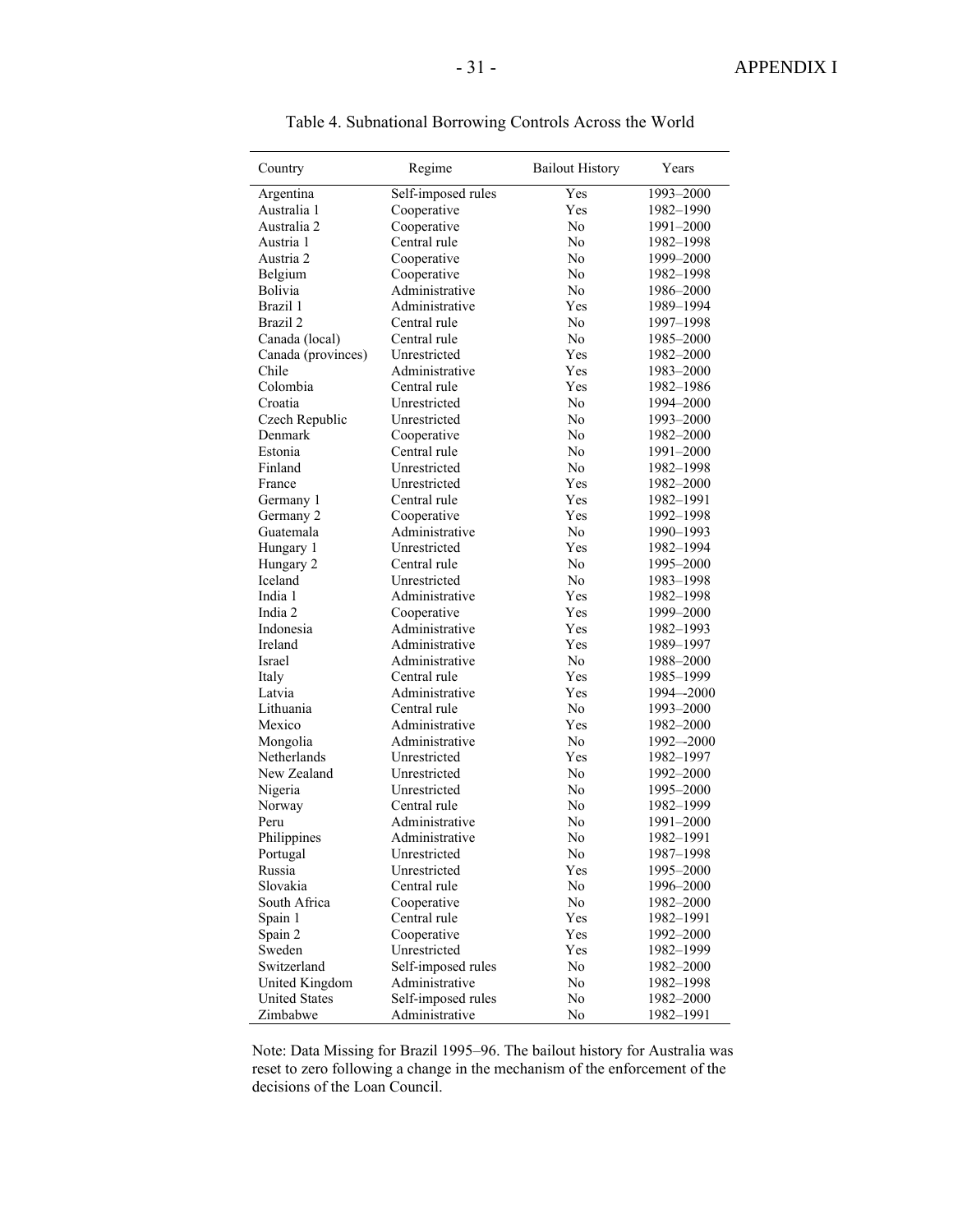| Variable                              | Cross-Section | Dynamic<br>Panel | Sign Consistent with Prior<br>Expectation? |
|---------------------------------------|---------------|------------------|--------------------------------------------|
| Federation                            | $^{+}$        | N/A              | N <sub>0</sub>                             |
| Region-based representation in senate |               | N/A              | Yes                                        |
| Perceived corruption                  |               | N/A              | Yes                                        |
| Inflation                             |               |                  | Yes                                        |
| Real interest rates                   | $+$           |                  | Partly                                     |
| Debt service to gross national income | $^{+}$        |                  | <b>Yes</b>                                 |
| Unemployment                          |               |                  | <b>Yes</b>                                 |
| Election years                        | N/A           | $++$             | Yes                                        |
| Political cohesion index              | $+$           | N/A              | Yes                                        |
| Central bank independence             | $^{+}$        | N/A              | Yes                                        |
| Elected subnational authorities       | $^{+}$        | N/a              | <b>Yes</b>                                 |
| Proportion of young and elderly       | $^{+}$        |                  | Mostly yes                                 |
| Population density                    |               | $^{+}$           | Partly                                     |
| Horizontal fiscal imbalances          | $^{+}$        | N/A              | N <sub>o</sub>                             |
| Area, log                             |               | N/A              | N/A                                        |
| Emerging country                      |               | N/A              | Yes                                        |
| Size of jurisdictions (GDP share)     |               | N/A              | Yes                                        |
| Ethnolinguistic fractionalization     |               | N/A              | Yes                                        |
| Parliamentary republic                |               | N/A              | Yes                                        |

Table 5. Statistically Insignificant Control Variables: Impact on Subnational Fiscal Balance

Notes:

 $1. + (-)$  denotes a positive (negative) but insignificant coefficient;  $++$  (--) denotes that statistical significance approached 10% level in some specifications.

2. N/A appears in the following cases: (1) variables that do not have meaningful time series variation were used only in cross-section; (2) the election dummy has no meaningful cross-sectional averages and (3) there is no prior hypothesis about the effect of area.